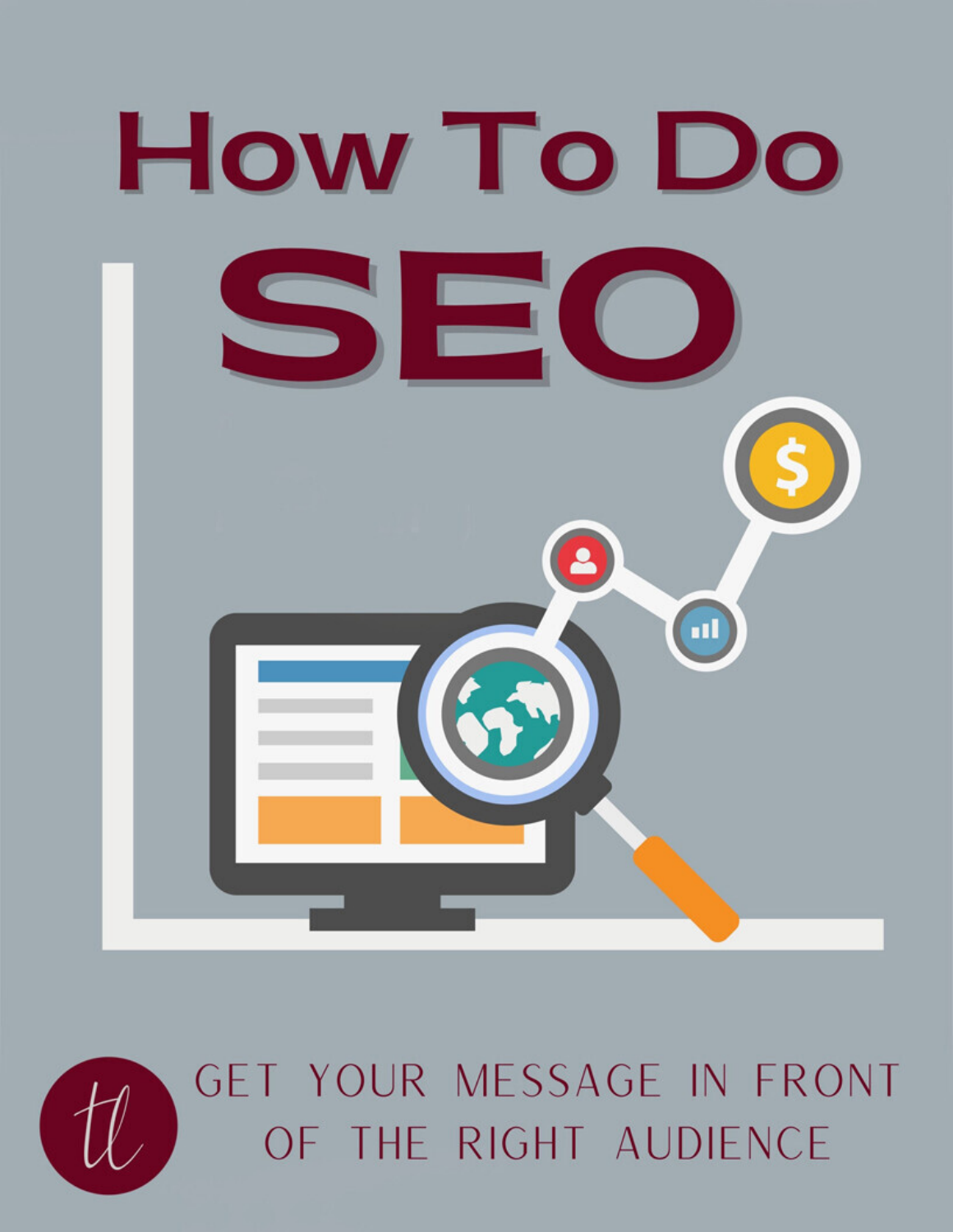## Table Of Contents

| Introduction                                    | $\overline{2}$ |
|-------------------------------------------------|----------------|
| Section $1 -$ Why SEO is Necessary              | 3              |
| Section 2 - Creating Content with SEO in Mind   | 12             |
| Section 3 - How to Find the 'Right' Keywords    | 17             |
| Section 4 - Measuring and Tracking Your Efforts | 21             |
| <b>Action Steps</b>                             | 24             |
| Conclusion                                      | 25             |
| <b>Important SEO Factors</b>                    | 26             |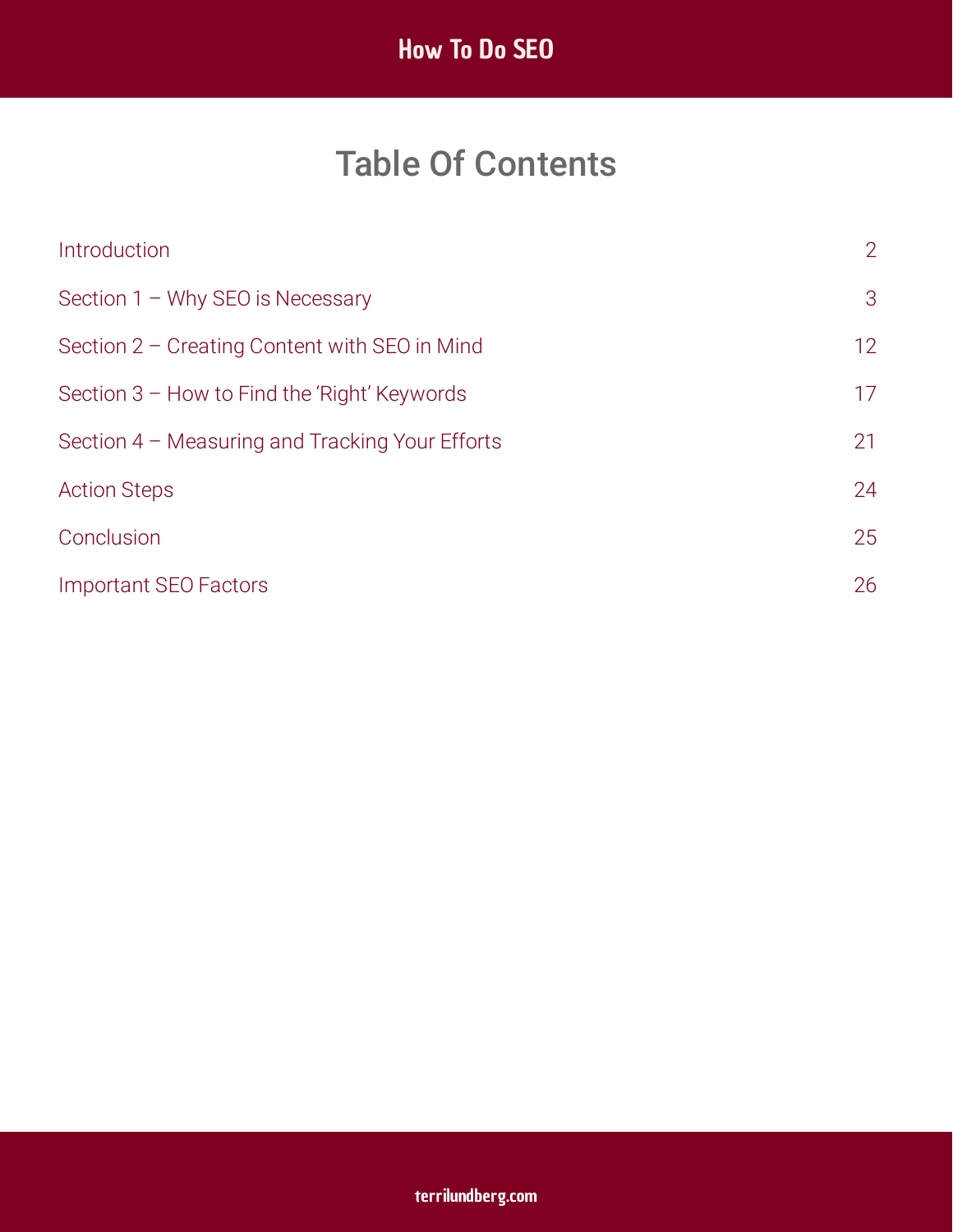## <span id="page-2-0"></span>**Greetings!!**

Are you ready to grow your business with organic leads? Search engine optimization (SEO) has become a necessary skill for content creators. People go online to search for solutions to their needs, so SEO is important. Ninety-three percent of online experiences begin with a search engine.



Done correctly, SEO will attract your target market from organic search results.

If you want a consistent flow of visitors looking for your products and services, you must keep internet search engines happy. Even if you run an offline business, you need to be found by search engines.

Two crucial factors help search engines find your content: SEO and keywords.

In the early days of the internet, you could repeat a keyword repeatedly, and your

web page or piece of content would rank high in search results for that particular word. As search engines evolved, they realized that this type of "keyword stuffing" resulted in poor content.

Search engines changed their algorithms, as they frequently do, and SEO has also changed as a result.

I've put together the basics to introduce you to SEO and keywords and how to optimize your website to make sure your target market finds your business.

Ready to start mastering the basics of search engine optimization and proper keyword use for more success online?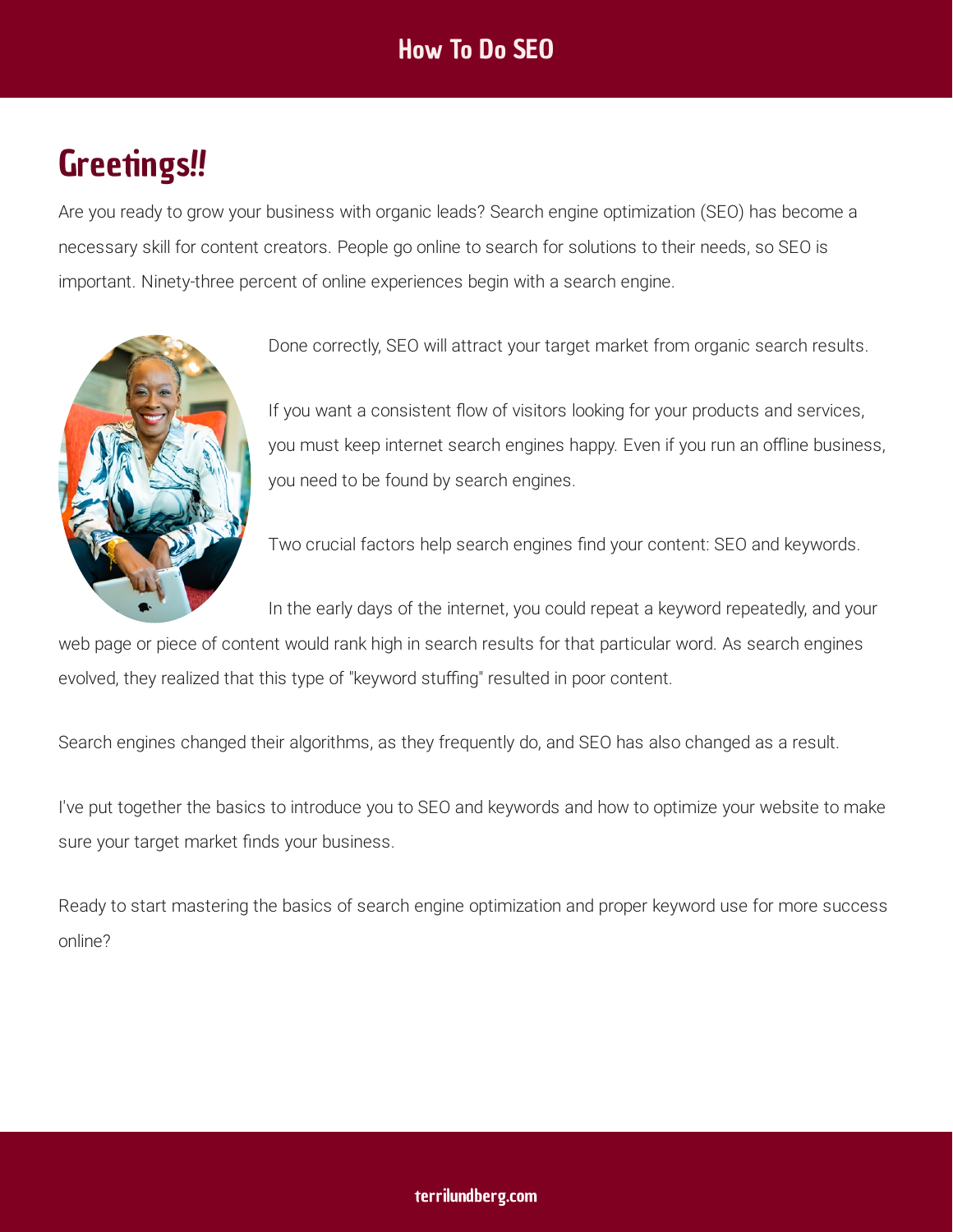## <span id="page-3-0"></span>Section  $1 -$  Why SEO is Necessary

SEO is the process of improving the quality and quantity of website traffic received from search engines.

Knowing how search engines work will arm you with some very powerful information. For example, if Google is looking for ten different search engine ranking factors, and you provide them with nine, while your competitor only delivers five, your ranking for relevant keywords will probably be right at the top.

This is why search engine optimization is so important. When you design your site and write your content according to search engine requirements, you communicate what your website and online content are about.

Instead of sending you any web traffic, search engines will get your content in front of the people looking for exactly what you have to offer. Done correctly, SEO will drive potential customers to your website.

The bottom line is that the higher you rank for a particular keyword or phrase, the more organic, free, relevant traffic you get.

Over 90% of all organic search traffic goes to the top five listings in search engine results. The further down search result rankings you appear, the less traffic you will receive. And, if you end up on page 3 or 4 of the search engine results, that's less than 2% of organic reach.

Your goal should be to appear on the first page of Google search results for several keywords and phrases relevant to your niche. That way, you have multiple opportunities for your target market to find you.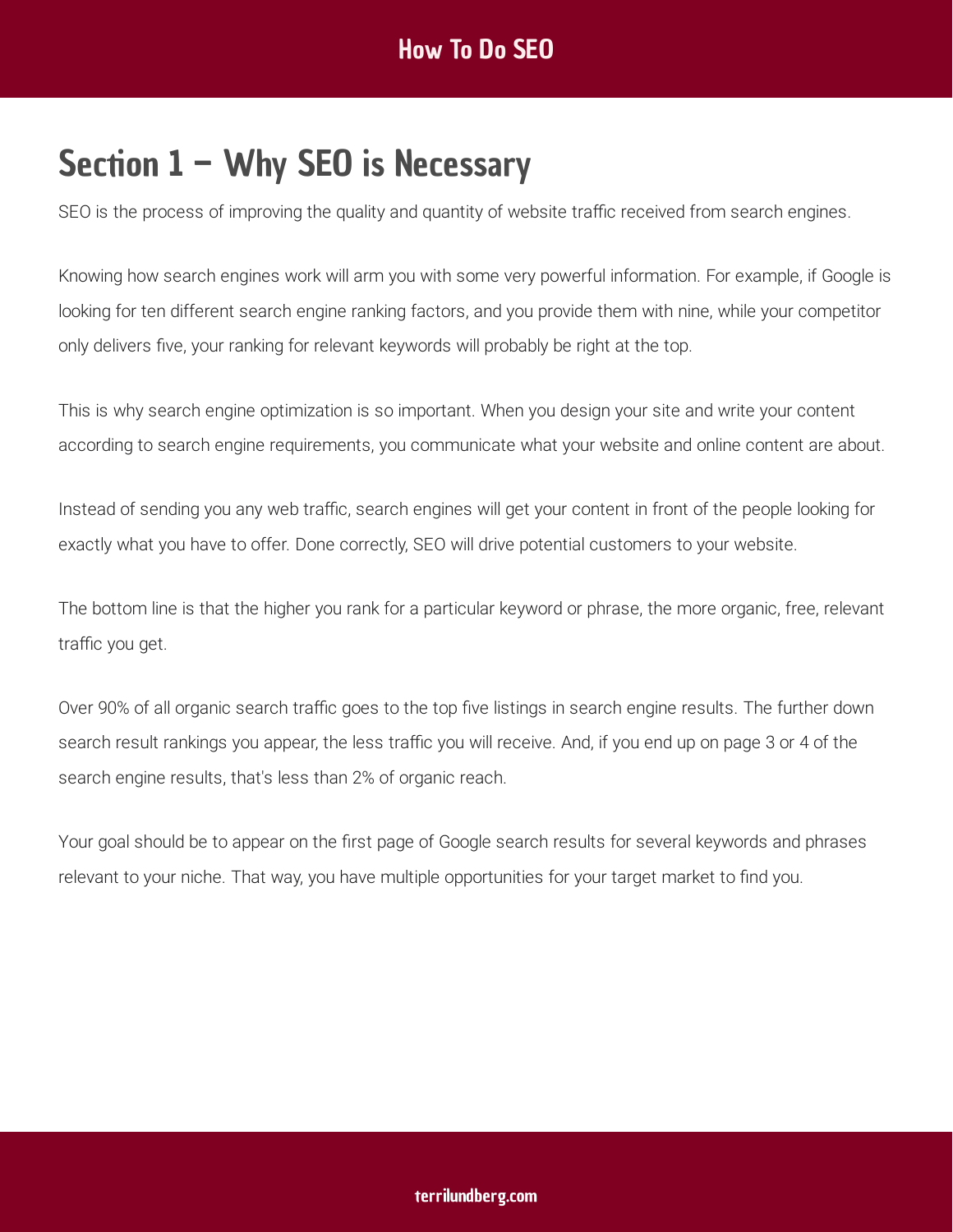### How Search Engines Work

Search engines (e.g., Google, Bing, Yahoo) are constantly roaming the internet. They use "spiders" who "crawl" the web, and their only objective is to find and index every web page and piece of content on the internet.

Google is the largest and most important internet search engine in the world. Since its launch in 1997, Google has dominated the search engine market and today has a 90% market share, followed by Bing with 4% and Yahoo with 3%. Google's search engine may find over 1 million pages or content concerning "squirrel-proof bird feeders." How does Google decide which content to rank at the top of its search results among those many pages?

Search engines rank content higher when that content has been optimized according to the search engine's current ranking algorithm. An essential part of search engine algorithms is keywords. You will eventually rank higher than your competition when you have the right mix of keywords, search engine optimization, and great content.

### Crawling and Indexing

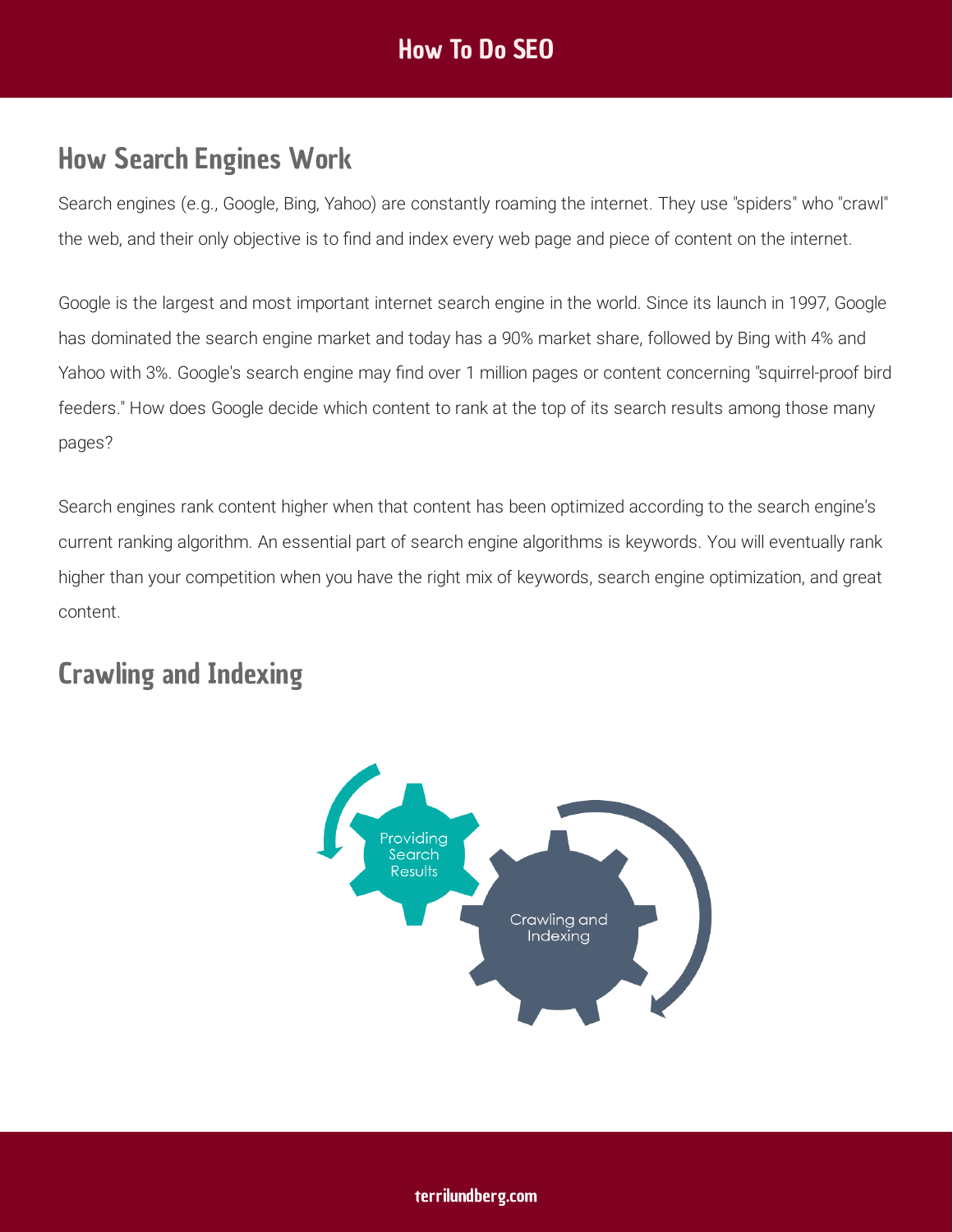All of the information on the internet can be viewed as a spider's web. Search engines constantly crawl the web, looking for new and updated content. When they come across a new web page or a page they have previously seen that has changed somehow, they add that content to their search engine library or index.

Search engine spiders read code and text. They don't read the text the same way a human does, but they are getting close. Providers like Google are constantly working to make their software as human as possible. Meaning your content should be easy to read. It also means HTML and other code used to design your site needs to be appealing to the search engines as well. When you do both of those things correctly, the search engines send you plenty of relevant traffic.

Complicated and detailed formulas, also known as algorithms, are used by search engines to index content as more or less relevant for specific keywords and keyword phrases. A page that ranks #1 on Google for "homemade lemonade recipes" will not be indexed for the keyword phrase "how to raise zebras" unless those zebras are drinking homemade lemonade. This is why using the appropriate keywords and related words and phrases is important so that search engines can drive the right traffic to your website.

### Providing Search Results

When you search, you may receive thousands of search results. Many people never venture past the first page of those results. In fact, 93% never venture past the first page.

Search engines have to scour all the information on the constantly changing web. And then list search results in order of most relevant to least relevant for the particular word, term, or phrase you entered. Change just one or two words in the phrase you are searching for, and you can drastically change the search results.

This is why keywords and phrases are so important in helping your content rank high.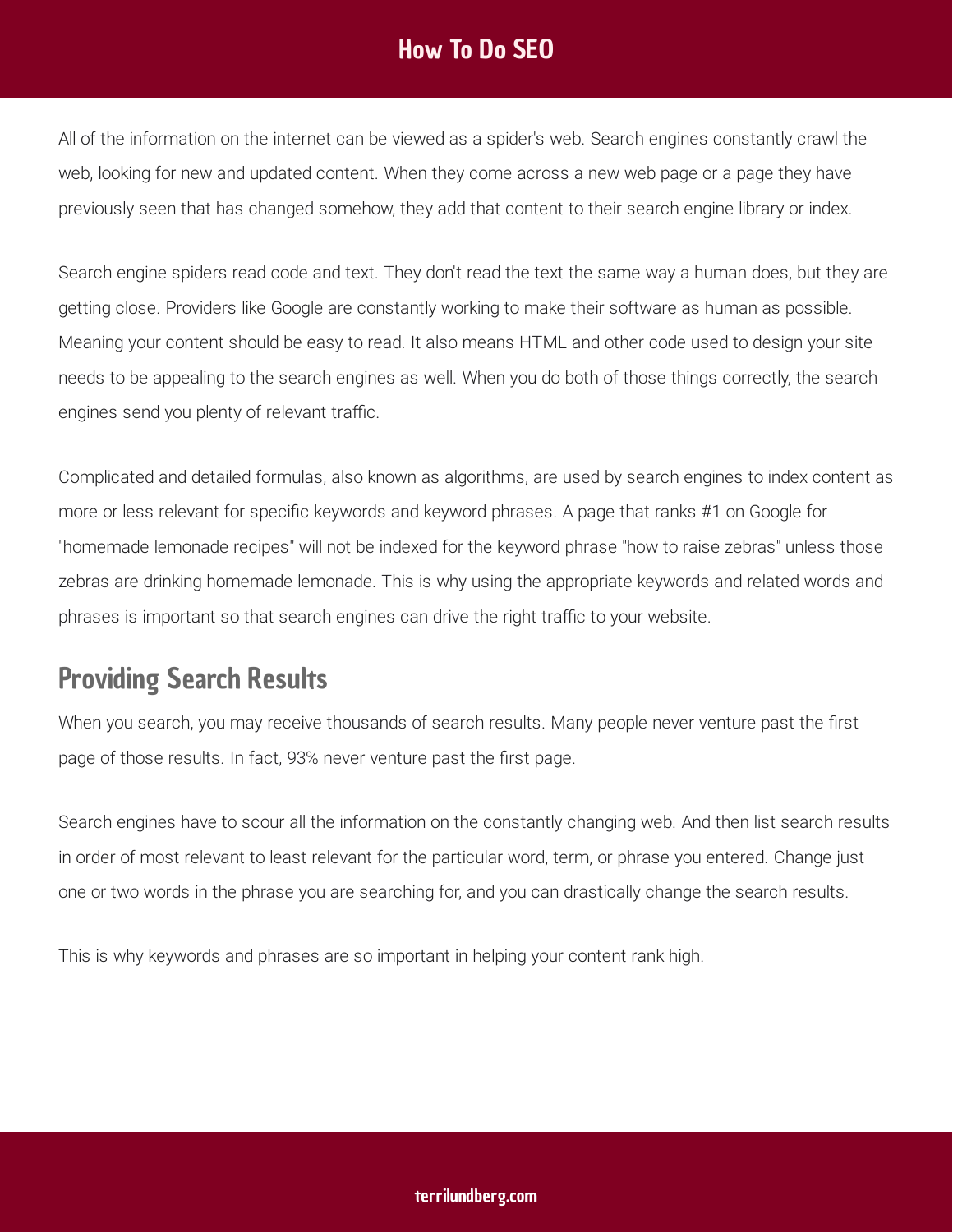### What Is a Keyword?

A keyword is a particular word or phrase that describes a web page's contents. It effectively sums up the main topic of that page. Think of keywords and keyword phrases as clues for internet search engines. Whenever you search on word or phrase, that is the keyword the search engine uses to locate the most relevant content.

A search engine can tell what your content is about in just a few words. This is because they have seen those words and phrases before. When they see them used on your content, they think, "Okay, we have seen this before. So we will index this page along with others using the same words and phrases."

In this way, your website's home page on "rosebush gardening" gets indexed and listed with other pages that discuss rosebush gardening. But how do you get your web page ranking above others discussing the same thing?

Your ranking improves or plummets due to a few variables. One of those is backlinks.

### Why Backlinks Are Important

Backlinks are incoming hyperlinks from one web page to another. These can be internal links (from one of your website's pages to another page on that same site) or external links (a link to your web page from somewhere other than your site).

Backlinks are important for search engine ranking purposes. They help determine the relevancy and popularity as far as particular keywords and search terms are concerned. What is a backlink?

Have you ever clicked on a link on Facebook? Perhaps a friend of yours mentioned a movie trailer or preview that sparked your interest. They included a link to check out the preview to determine if you would like to see the movie. When you clicked on that link, you were taken from Facebook and sent to the page where that movie trailer was located.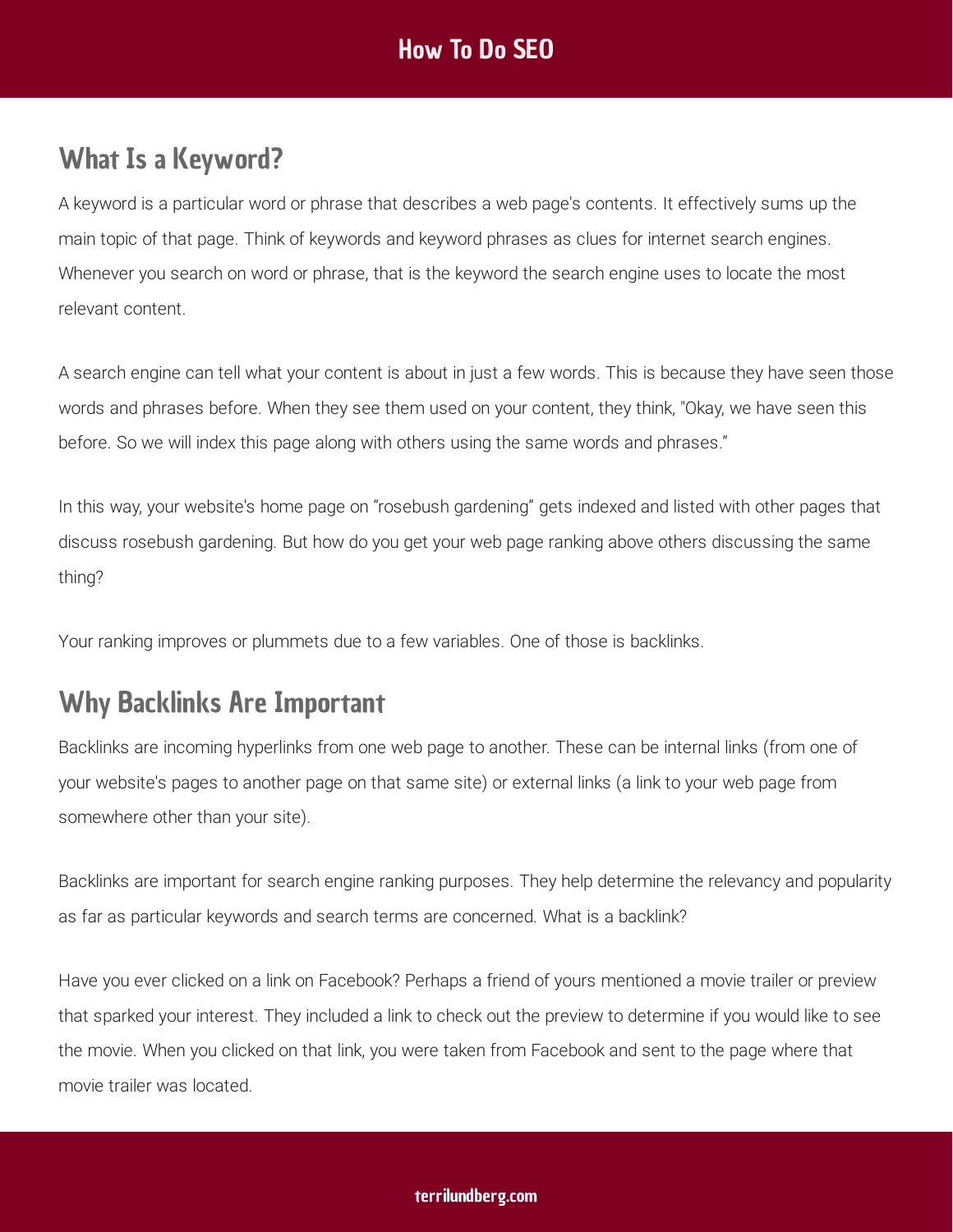By doing so, you create what is called a backlink. You "linked" from Facebook to the movie trailer you wanted to watch. How does this help search engines rank content? When ranking nearly identical content, the page with more relevant backlinks will almost always outrank similar pages with fewer relevant backlinks. Think of this as a popularity contest.

Imagine an instance in which search engine spiders are crawling the web for content. They come across two similar pages discussing the benefits of organic foods. They check out the code, text, images, videos, metatags, and everything else that makes up those pages. They compare what is found with the rankings already developed for other pages on the same topic.

If they can't find some way to rank one of those pages higher or lower than the other, they begin to study the backlinks for those pages. One page may have 100 backlinks from other websites talking about organic food. If the second page only has 20 backlinks from relevant pages, it will be ranked lower in search results than the page with more backlinks.

Search engine algorithms consistently prioritize backlinks as a significant part of the ranking process, including internal backlinks.



### How Ranking is Determined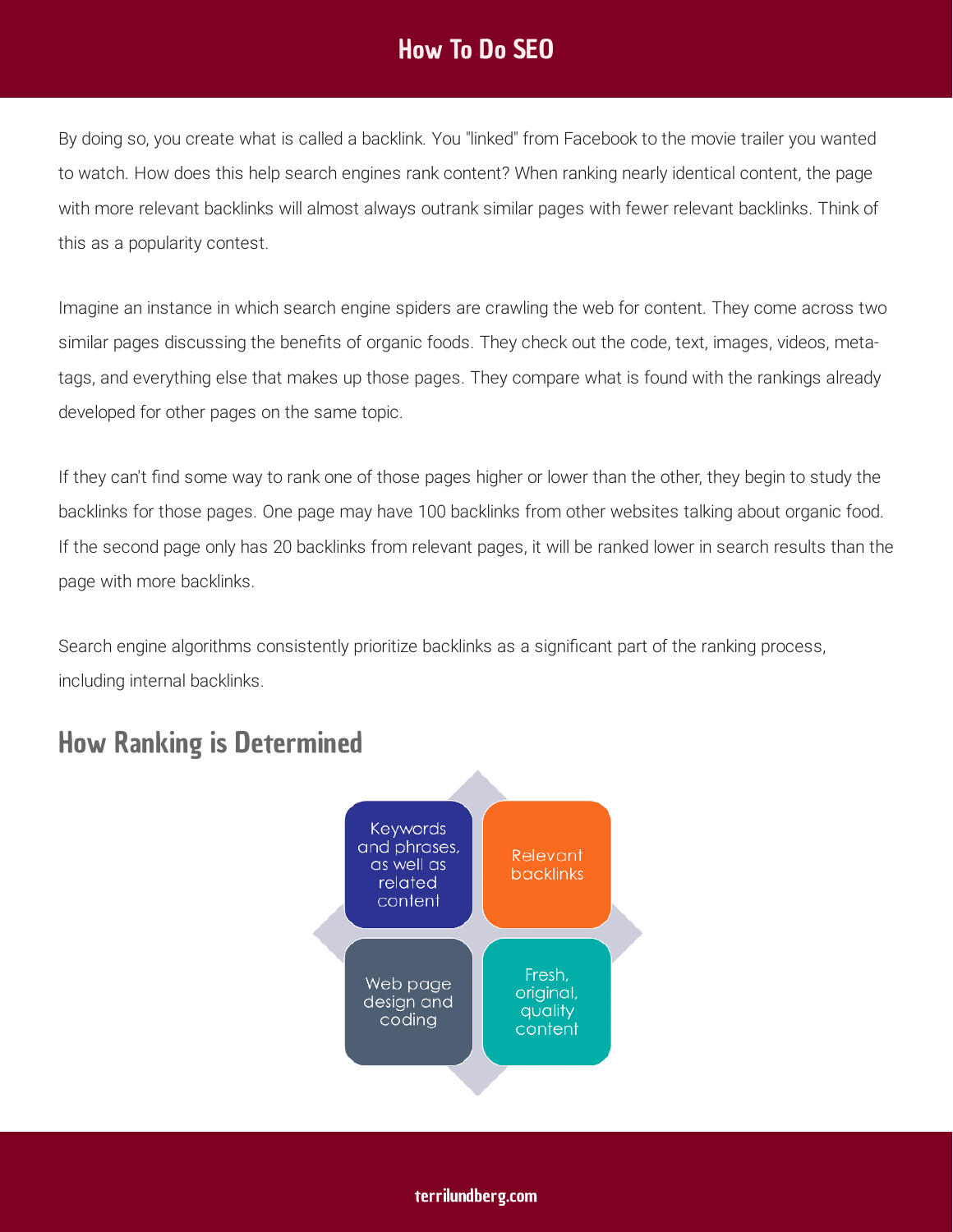Search engine algorithms change all the time. Google tells us that thousands of engineers and scientists are refining algorithms and building useful new ways to search, with 3234 improvements to Google Search in 2018 alone. Because of this, it can be challenging to keep a handle on exactly how rankings are determined.

Although ranking algorithms can change over time, certain metrics are viewed as important year after year. The following elements are important to consider when optimizing your web content for search engines:

Those four elements will virtually always be essential for getting your content ranked high in search results.

#### Important SEO Factors

When you add a video clip, digital photo, or audio file to your site, you need to name those files in a specific way to tell the search engines what that content is about. This is another area in which you want to consider your keyword strategy.

Getting a lot of traffic to your online content should not be your goal. You should focus on attracting targeted traffic. If you receive 100,000 visitors to your website every month, that may look on the surface like a good thing. However, if those visitors aren't part of your target market, they will not stick around and peruse your site.

How do you ensure that you speak the language of internet search engines effectively? You do this by keeping the following important search engine ranking factors in mind when designing your website and creating online content.

#### **1. Make Your URL SEO-friendly**

Search engines use your URL to find a clue on what your site is about. Remove dates, categories, and any other unnecessary information or symbols from your URL, add relevant keywords and keep it short.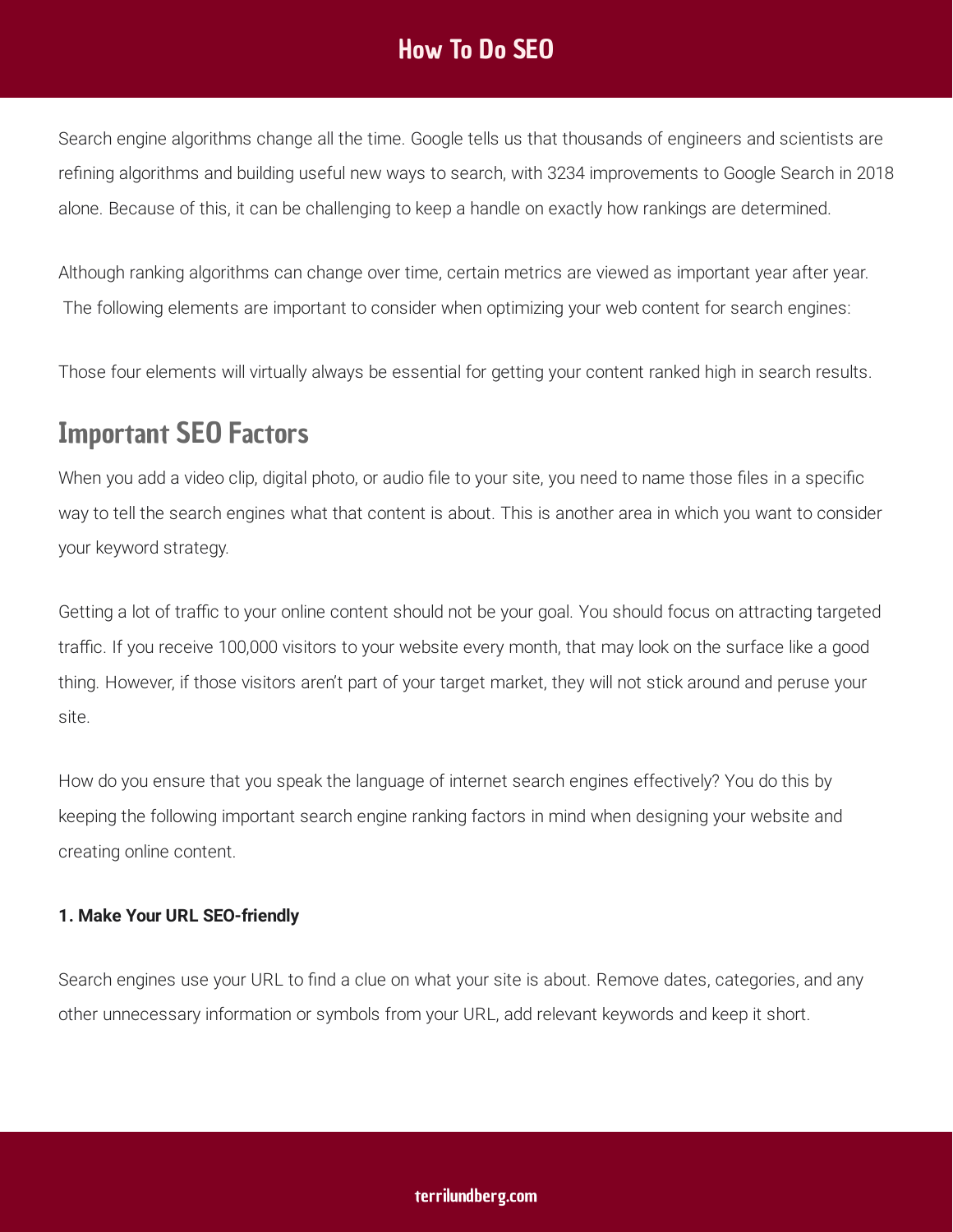#### **2. Add Your Target Keyword or Phrase Early On in Your Post, Preferably Early in the First Sentence**

If you are writing about "how to train a parakeet," it wouldn't make sense for that phrase to first appear in the last paragraph of your blog post. The things you begin talking about early on in your content give search engines a quick idea about what your content is covering.

#### **3. Related Keywords and Phrases**

LSI (latent semantic indexing) is a fancy way of saying search engines like to see words and phrases related to your target keyword. Suppose you are targeting "paleo diet recipes." In that case, you should include terms like "weight loss recipes," "low-carb diets," and other related phrases.

#### **4. Go Long With Your Content**

Across all niches, as an average, when your content is at least 1,800 words, you have a better chance of being ranked in the top 10 for particular keywords and phrases. Additionally, longer content is shared more often.

#### **5. H1, H2, and H3 Your Keyword**

Your H1, H2, and H3 tags (header tags) function as your page's sub-headlines. Make sure your header tags include the keyword you are trying to rank for.

#### **6. Place Your Target Keywords in the Very Beginning of Your Title Tag**

Your title tag should begin with the keyword your web page focuses on. If you are trying to rank for the keyword phrase "blood type diet," your title tag should be "Blood Type Diet Recipes" as opposed to "Delicious Recipes for the Blood Type Diet."

#### **7. Add Multimedia Like Screen Shots, Images, and Videos**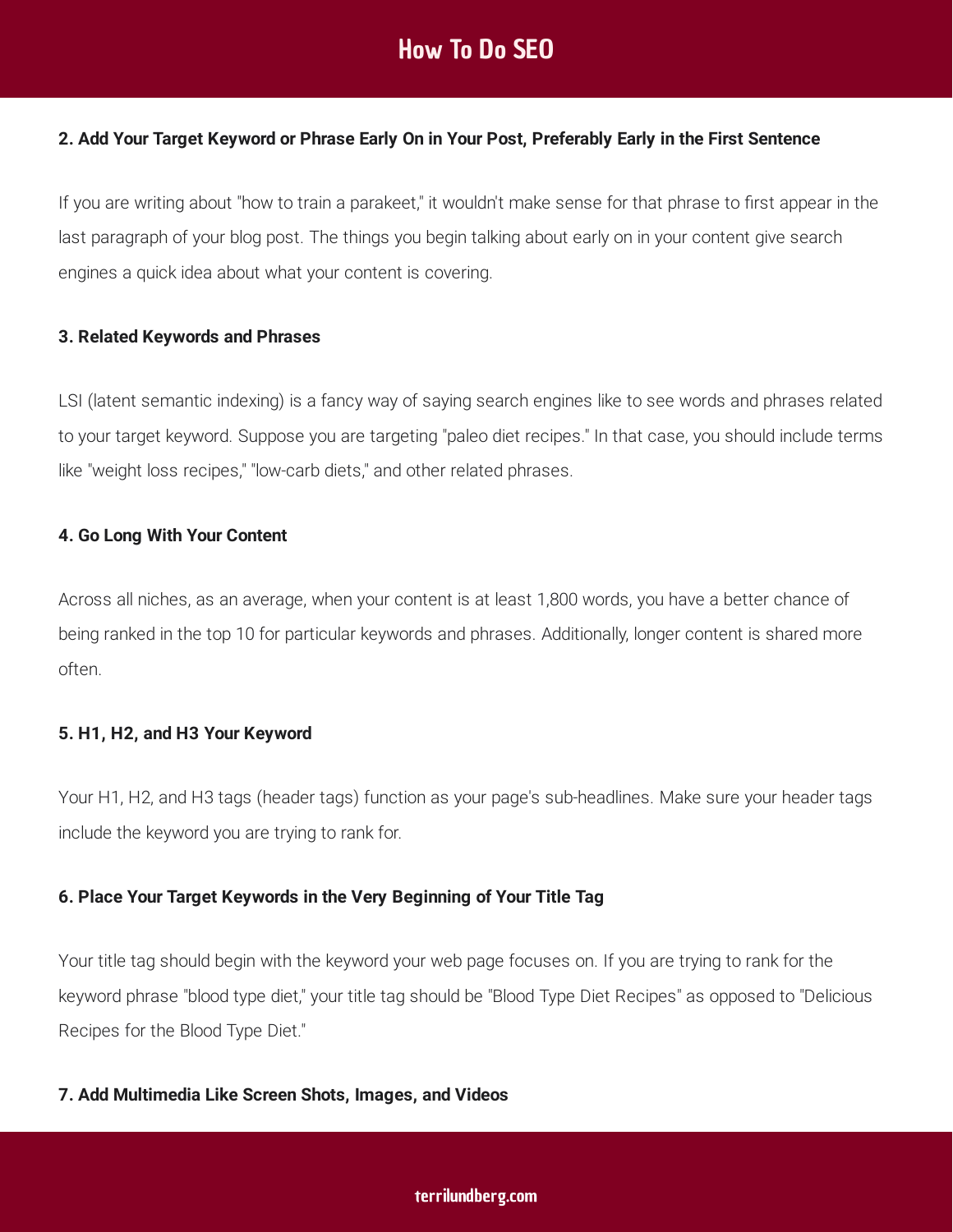According to most search engine algorithms, this does not directly affect your page ranking. However, multimedia keeps people on your page longer and drives user interaction, two important search engine ranking factors.

#### **8. Outbound Links**

Search engines, especially Google, like to see you participating on the web. This means that when you link from your site to popular authority sites relative to your niche, your ranking improves.

#### **9. Internal Linking**

Link from your content to other content on the same site. Internal links are just as important as external links in the ranking process.

#### **10. Get Social**

Add social sharing buttons before and after your blog posts and articles. This makes it easier for people to share your content, which builds backlinks, drives traffic, and gets you noticed by the search engines.

#### **11. Page Loading Speed**

Google very rarely confirms any aspect of their search engine algorithm. They have continually and repeatedly pointed out that the faster your page loads, the better as far as your search engine rankings are concerned. If you have a slow site, consider hiring a developer to figure out how to speed it up for you.

#### **12. Mobile-Friendly Design**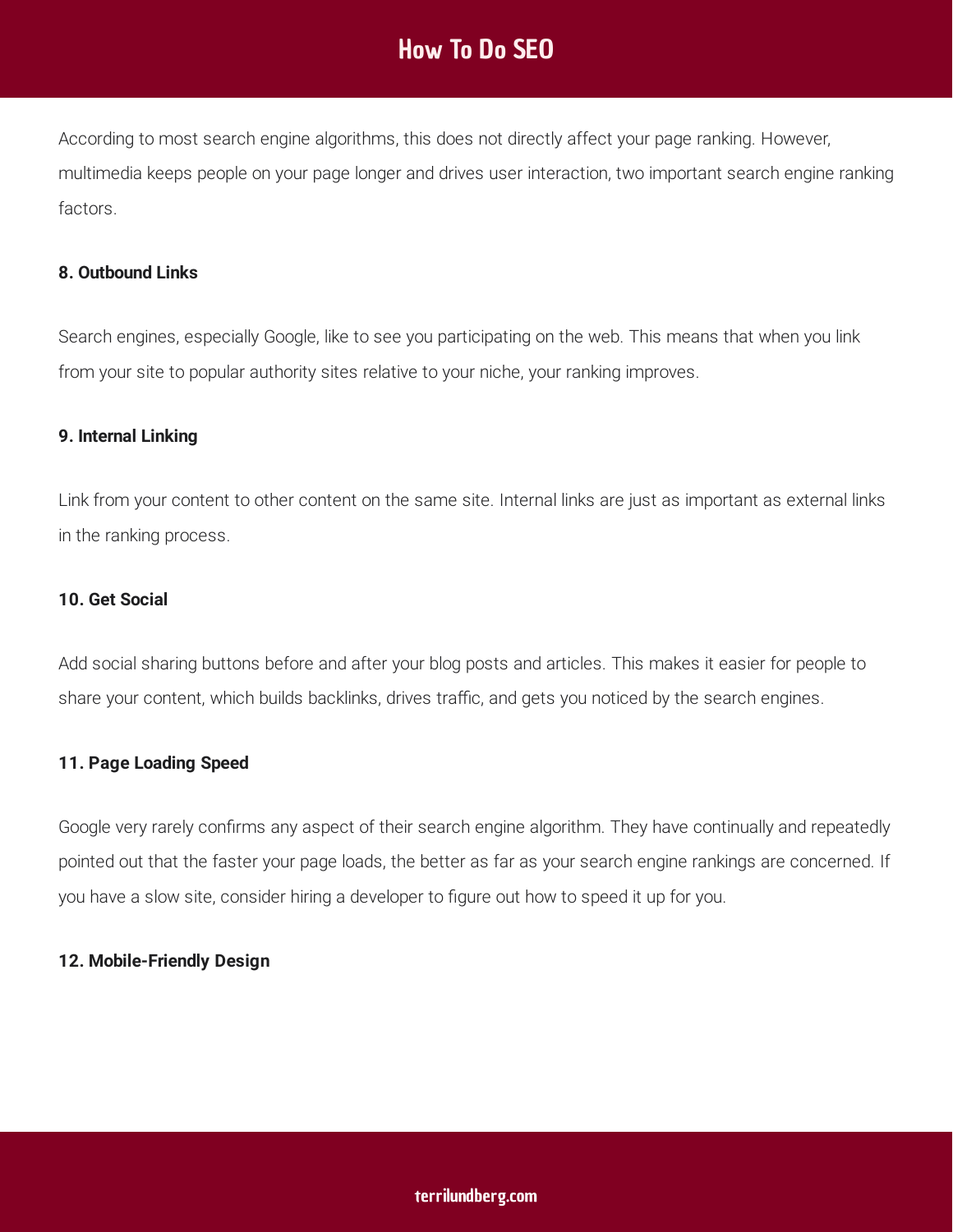Eighty-three percent of US internet users use their mobile devices to search the internet. And, this trend will continue increasing. When your site is designed to work on both mobile and desktop, it makes the search engines' job easier, making it easier for people to find you. That doesn't necessarily mean you need a separate 'mobile' site. Instead, you can make sure that your design is 'mobile responsive,' which means it will adjust the way it looks depending on where your visitor is viewing it.

If you have a website on WordPress, that can be as simple as using a theme that is 'mobile-responsive.' Just be sure to check the way it looks on desktop, tablet, and phone before committing to a theme.

#### **13. User-Friendly Design**

Set up your site to be easy to navigate. This not only helps your users find different things of interest, but it also helps the search engines crawl your site. When designing your user experience, the rule of thumb is simple: It should only take three or four clicks to find what they need.

#### **14. Security**

With security a bigger and bigger issue on the internet, search engines give a secure website a better ranking. Secure means that you'll see 'HTTPS' in front of a URL, rather than 'HTTP.' You'll need to get an 'SSL' certificate from your website host to have a secure site. If you're unsure how that works, ask your tech support person or your hosting service what to do.

#### **15. Incoming Backlinks**

This is a crucial piece of any search engine ranking algorithm. When you have a lot of inbound links pointing to your site, and they come from related pieces of content, you will rank higher for specific keywords and phrases.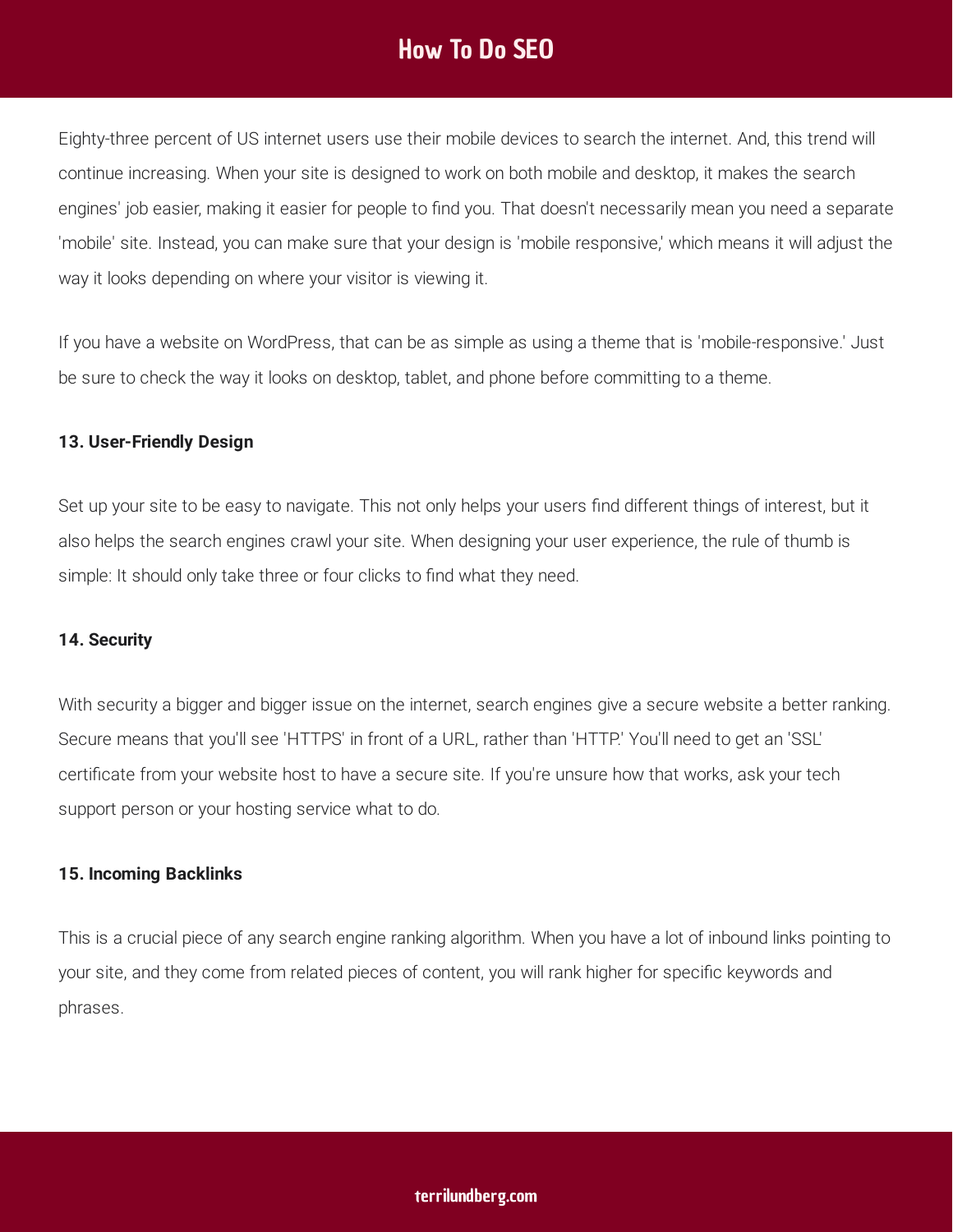## <span id="page-12-0"></span>Section  $2$  – Creating Content with SEO in Mind

Effective search engine optimization means including clues in your coding and website design to keep the search engines happy. The 15 SEO ranking factors discussed in the last section will help boost your ranking for target keywords and phrases.

Apart from keyword placement, there are other considerations when creating online content.

### **Write for Human Beings First**

You should always create content by first considering the human factor. Catering to technical SEO factors is definitely essential to improve the success of your online efforts. However, in every case, you should write for human beings first and search engines second.

Now that you know the importance of keywords, you may be thinking, "Shouldn't I be sure to include keywords and related words and phrases in my content?" You definitely should, but the best way to do that is to make both people and search engines happy.

The best way to do this is to write your blog posts, articles, press releases, or other content with no concern for the search engines. Create content that solves a big problem in your marketplace. What are the things that keep your target audience up at night? What issues, concerns, and questions do your perfect prospect have? Make content that answers those questions and provides value to your readers.

Google, Bing, and the other major search engines constantly talk about quality content being the most crucial component of their search engine algorithms. Take the time to make a great piece of content, thinking about the human emotions involved regarding your target keyword or phrase.

After you have done that, you can edit your content to ensure you have other important keywords and ranking factors covered.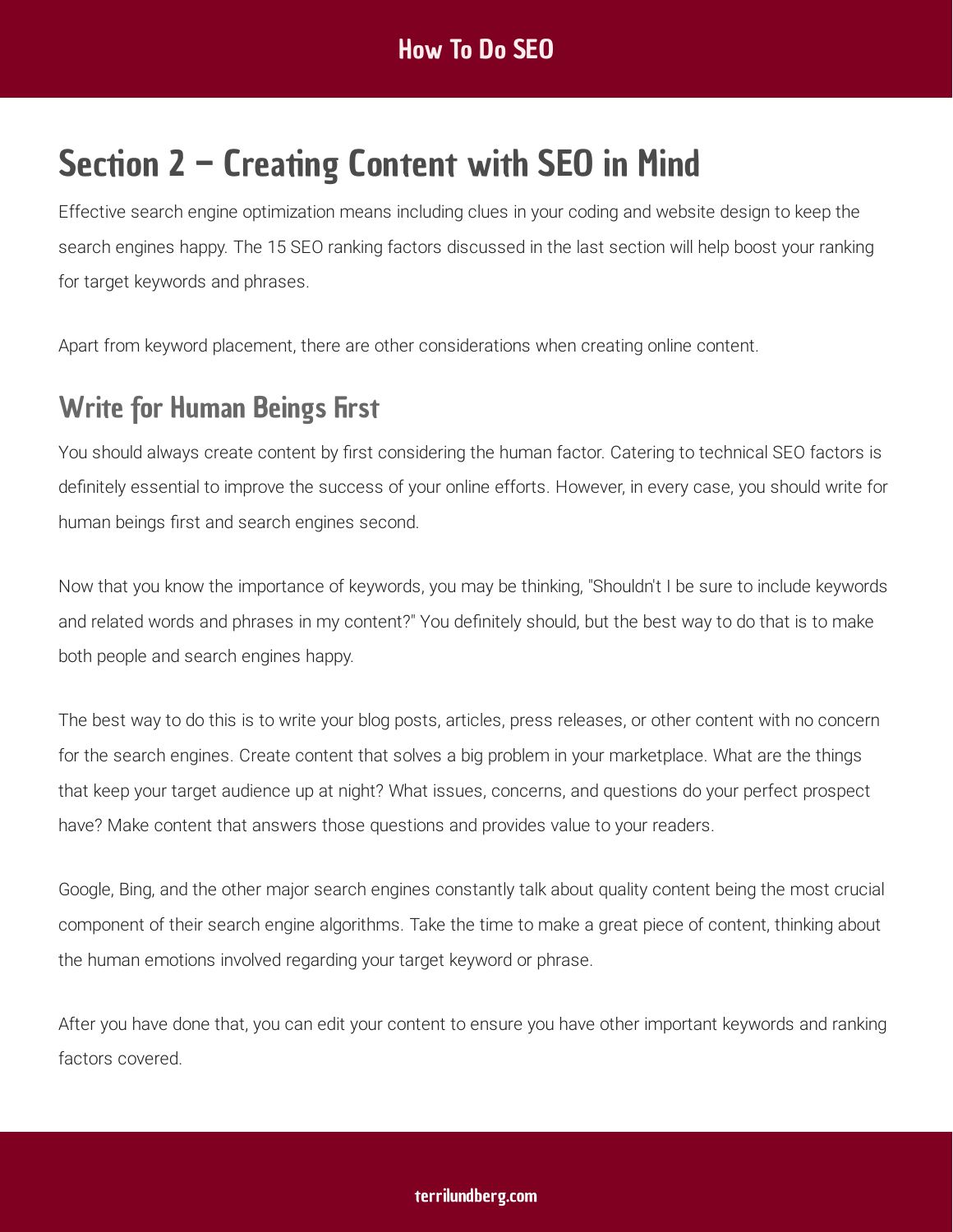### Use HTML

HTML, or Hypertext Markup Language, is "a standardized system for tagging text files to achieve font, color, graphic, and hyperlink effects on web pages." This is how almost all web content is designed. You may see words, pictures, and videos on a web page, but HTML code creates what you see.

The odds are that your website or blog has been coded in HTML. This is the preferred code for search engines. Suppose you choose one of the popular blogging or website platforms like WordPress as the basis for your web property. In that case, everything you create will default to HTML.

In some rare cases, some code other than HTML may be used. Communicate with your web designer, letting them know that your site needs to be created in HTML. That is what the search engines prefer, so it just makes sense to use this particular code.

#### Link Structure

The way all of the information on the internet is connected resembles a spider's web more than a traditional linear filing system. A single strand of silk takes you to an intersection of 2, 3, or more strands on a spider's web. Each one of those strands offers multiple options as well.

On the internet, the strands that connect web pages are called links. The importance of internal and external backlinks was mentioned earlier. Just as important as relevancy is to your links, having the proper structure will also help your SEO efforts.

The proper internal link structure for your website begins with your homepage. Your home page should link to relevant pages on your site. Each of those pages should then connect to other pages on your site that deal with the same topic or information or a related keyword or phrase. It should be easy for search engines to trace every page on your website back to your homepage.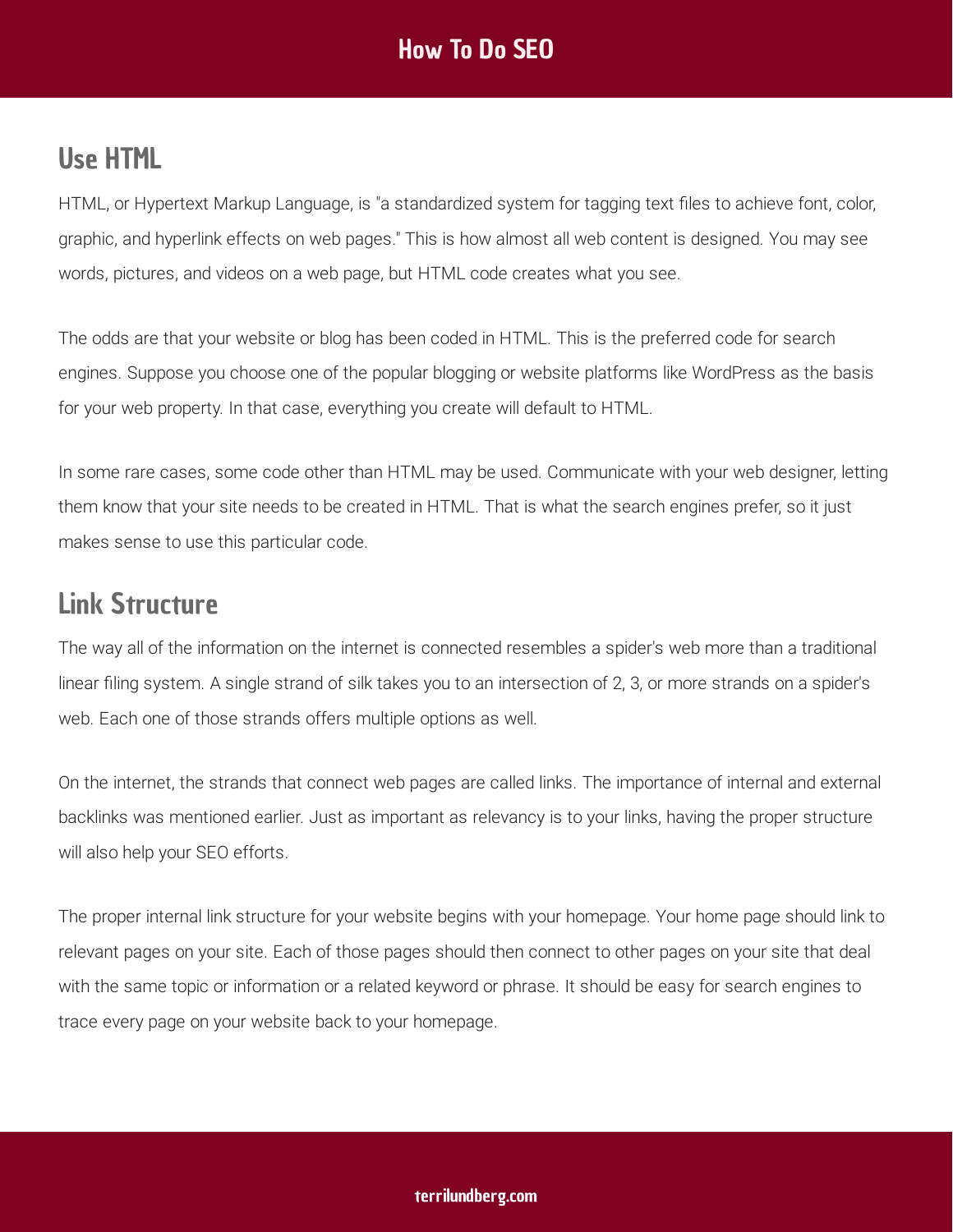This makes it much easier for indexing. Consider that you have one homepage and four other pages on your website, pages A, B, C, and D. Your homepage links to pages A and B. Pages C and D are not linked to your homepage or pages A and B. This can lead to pages C and D being "orphaned" by the search engines, which means they are invisible and not accessible to web surfers.

Make sure every page on your website or blog is linked to another page on your site and that they are linked back to your homepage. This is extremely important for quality assessment and better keyword ranking.

### Not All External Links are Equal

In the wild west days of the internet, ranking for a particular keyword was easy, as far as backlinking was concerned. You ranked better if you had more backlinks headed to your site than your competitor. The relevancy of those links did not matter. Your site might have been all about peanut butter and jelly. You might have established many backlinks from websites about orangutans, seedless oranges, and other irrelevant content.

As long as your incoming links outnumbered your competitor, where those links came from was of no concern to the search engines. That is no longer the case. You can establish just a few inbound and outbound links and outperform a web page targeted for the same keyword. Even if that competitor has hundreds of more links than you. This is possible as long as the relevancy of your incoming and outgoing links pertains to your target keyword or phrase better than the competing site.

Develop relationships with authority sites that make sense to your niche or market. Offer to write guest blog posts for them, pointing back to your site. Add links to a few authority sites on your site or blog. When posting to social media, write updates, tweets, and other content filled with relevant keywords and phrases, and then link back to your site. Keyword and topic relevancy are extremely important when building your link structure.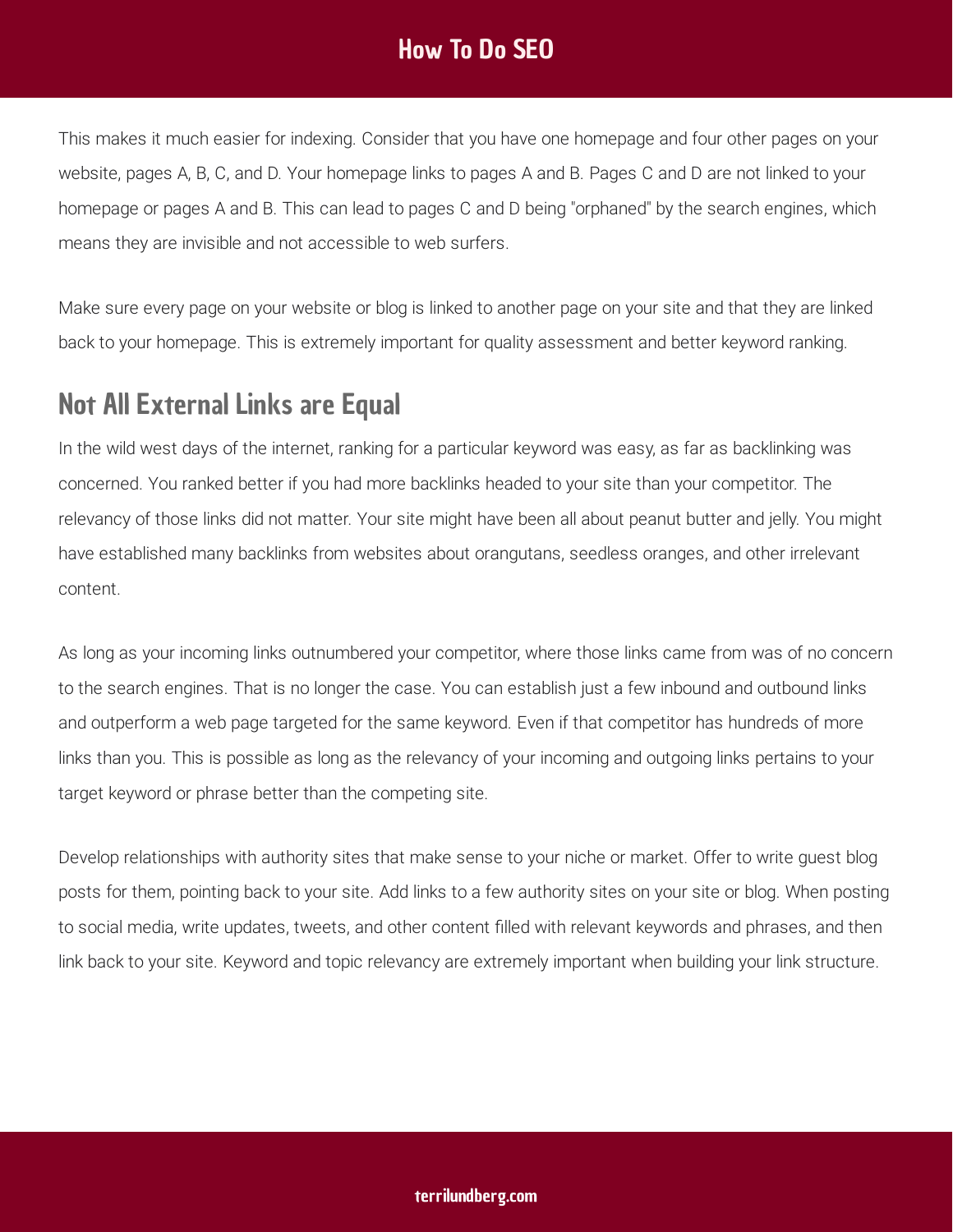

#### **Alt Tags**

Every image you post to your site includes "alt tag" coding. That alt tag is an attribute of your image coding that gives a text alternative, explaining what the image is about. If your website cannot display an image for whatever reason, the alt tag description is shown instead. This used to be an important part of the Google ranking algorithm but is not as significant anymore. Even so, you should include a description in your image alt tag to let search engines know exactly what that image is all about.

#### **Meta Tags**

These are small "snippets" of text. If you do not manually set your meta tag, a random group of text is taken from your web page. Your meta tag is what appears in search engine results, and you can decide whatever you want a page's meta-tag to be by including it in your HTML code. They help tell search engines what your page is about and clarify what you have to offer to web surfers when your content shows up in search engine results.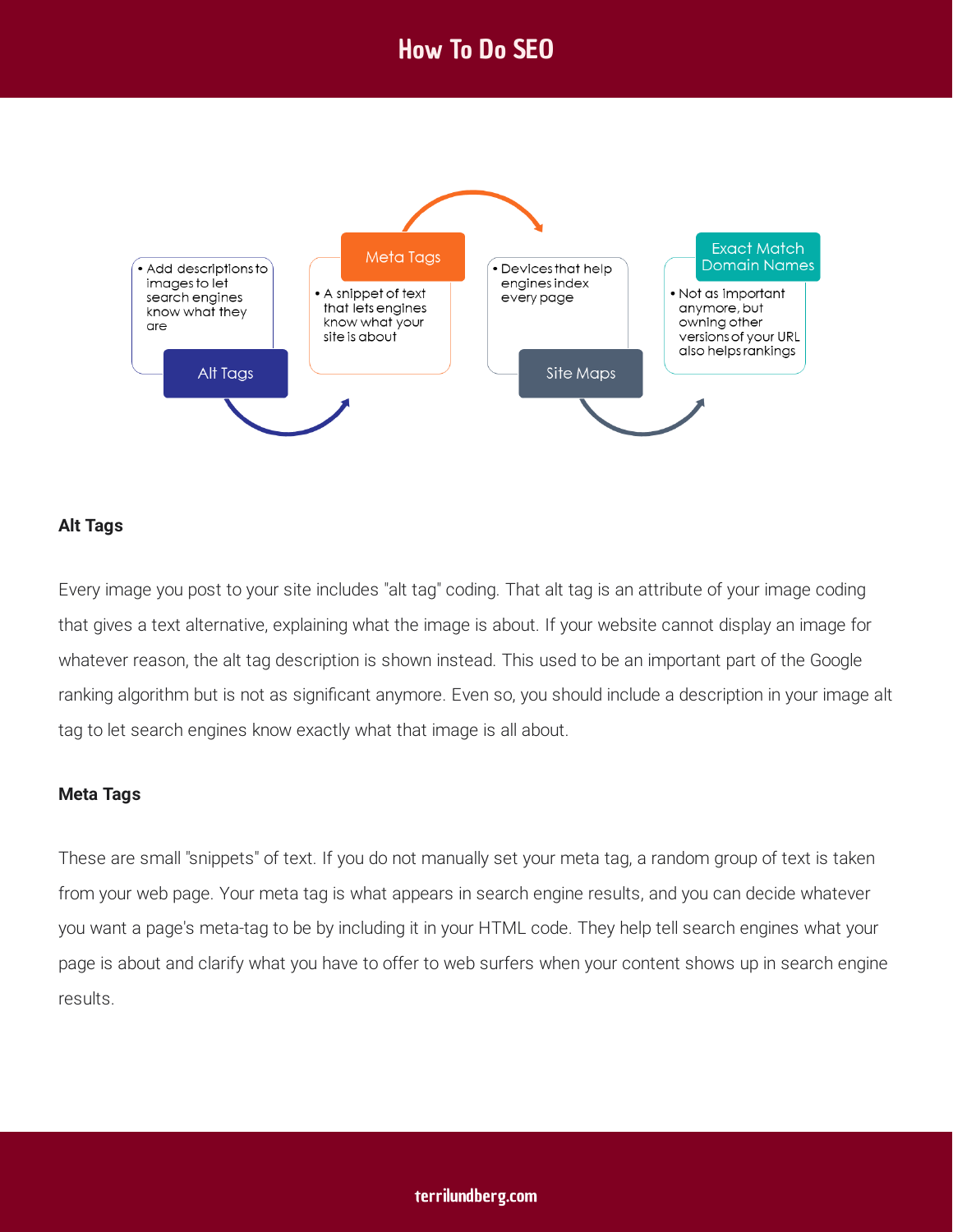#### **Site Maps**

Site maps are devices that help search engines index every page of your site. Most popular blogging and website platforms, like WordPress, have multiple site map plugins that do all of the work for you. Simply add the plugin to your site or blog, follow the directions, and your site map will be updated regularly.

#### **Exact Match Domain Names**

In the past, owning an exact match domain name (EMD) was an important part of SEO. Meaning that if you had a website dedicated to silver belt buckles, you wanted your domain name to be SilverBeltBuckle.com, SilverBeltBuckle.org, or SilverBeltBuckle.net. When your domain name was an exact match for your website's main keyword, it helped your ranking for that word. This is not as important anymore, according to Google. However, it is another simple way to tell the search engines exactly what your site is about and is user-friendly for web surfers as well.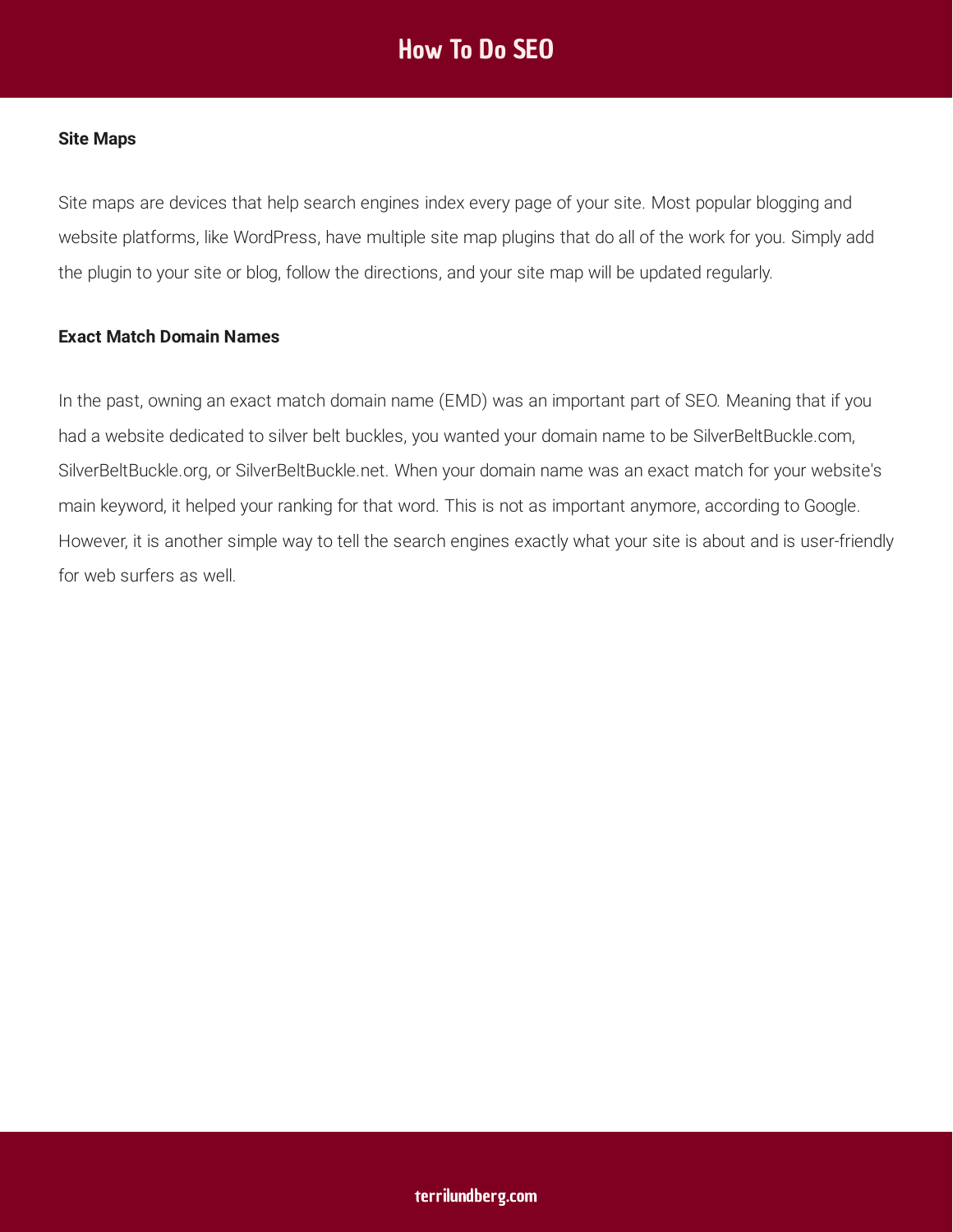## <span id="page-17-0"></span>Section  $3$  – How to Find the 'Right' Keywords



Keyword research Keyword ranking

Copy optimization

How do you discover the right keywords you should be using? The answer is keyword research. Keyword research helps you spend time making content that focuses on those words and phrases that deliver your most targeted prospects.

These are the people looking for precisely what you have to offer, and thoughtful keyword research helps them find you. A small amount of relevant web traffic will always outperform larger amounts of web visitors that are not interested in what you have to say.

### How to Perform Keyword Research

Performing simple keyword research is relatively easy. Pull up a Google search engine box, and type in a keyword or phrase you want to rank for. Make sure you enclose your search term in quotation marks, such as "your search term." After you hit enter, you will see a phrase at the top of the search results which says how many results your search has revealed.

Searching for "custom military dog tags" may yield 40,000 results. What does that number mean? It shows the number of different web pages that contain that exact same search term, with the words in your search phrase listed in exactly that order. Generally speaking, if fewer than 50,000 pages target a specific keyword or phrase, this is considered a medium to low level of competition.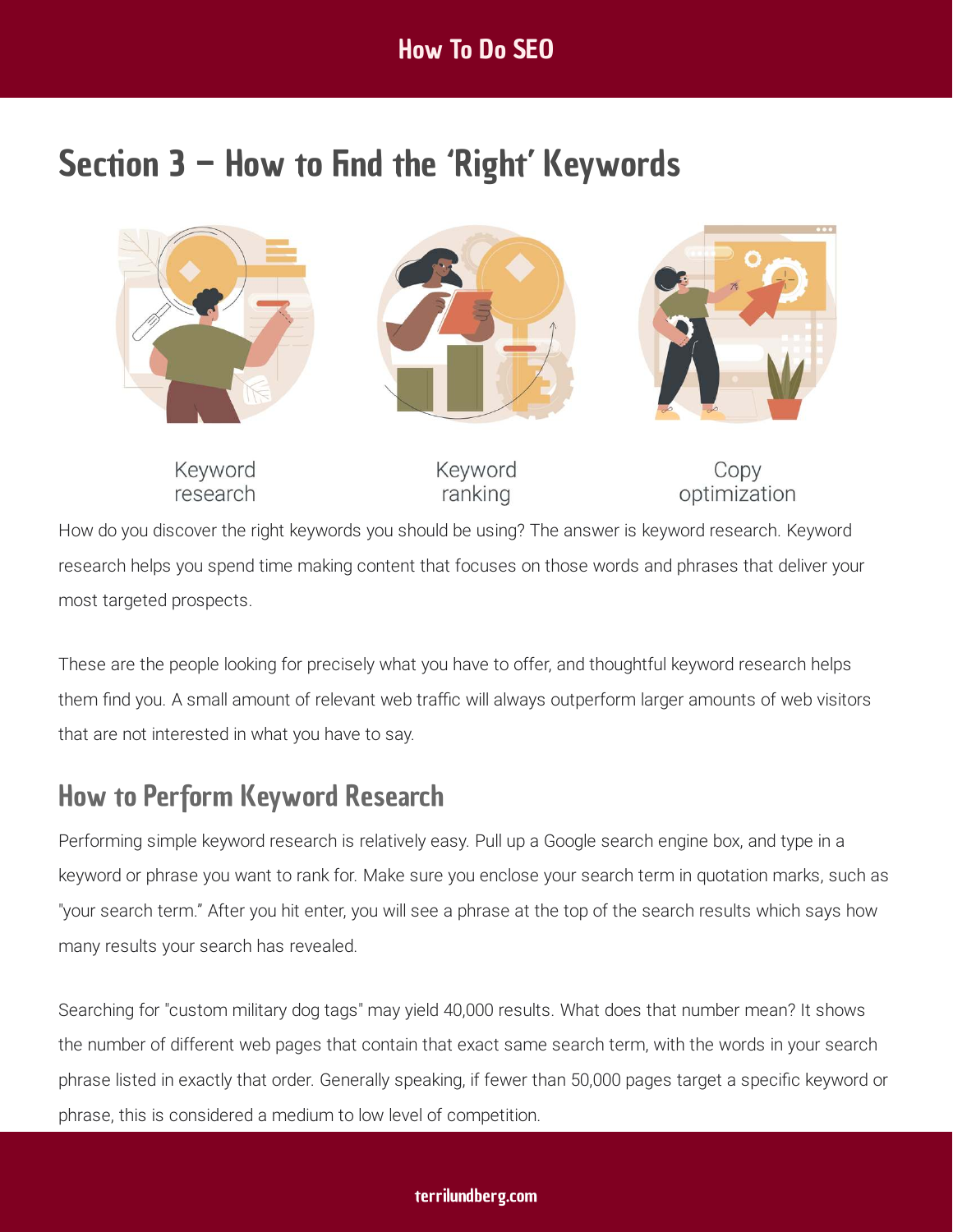### Targeting the 'Right' Keyword

If you find a low competition keyword, does that mean it will be easy for you to get a lot of traffic by targeting that word or phrase? Unfortunately, low competition is not the only guarantee of consistent traffic. Enough people have to be searching for that particular word or phrase for your marketing efforts to pay off.

People may only search for the phrase "custom military dog tags" 500 times per month. Even if you could obtain one of the top 3 or 5 search engine listings for that term, you would only be guaranteed a portion of that traffic. So, in addition to medium or low competition, you want to see significant monthly searches for a particular word or phrase.

If you don't already have one, open a Google Adwords account. It is free to do so. This gives you access to the Google Keyword Planner tool. This free tool lists how many times each month people search for particular keywords and phrases and the level of competition you are up against.

Start researching keywords and phrases relevant to the products and services you offer. In most cases, you want a minimum of 100 to 500 searches a day on average, or 3,000 to 15,000 searches per month for any particular word or phrase. When those parameters overlap with little to no competition, you have found an excellent target for your SEO and keyword marketing attention.

### What is a Longtail Keyword?

Longtail keywords usually deliver a lower amount of traffic than basic keywords. However, they are highly relevant to a particular topic. For instance, "bodyweight training programs for seniors" will deliver fewer web visitors than "bodyweight training." On the other hand, that longer keyword phrase is further along in the buying cycle. The person typing that longer search term is much more likely to buy a relevant product than someone who types in the shorter, more general search phrase.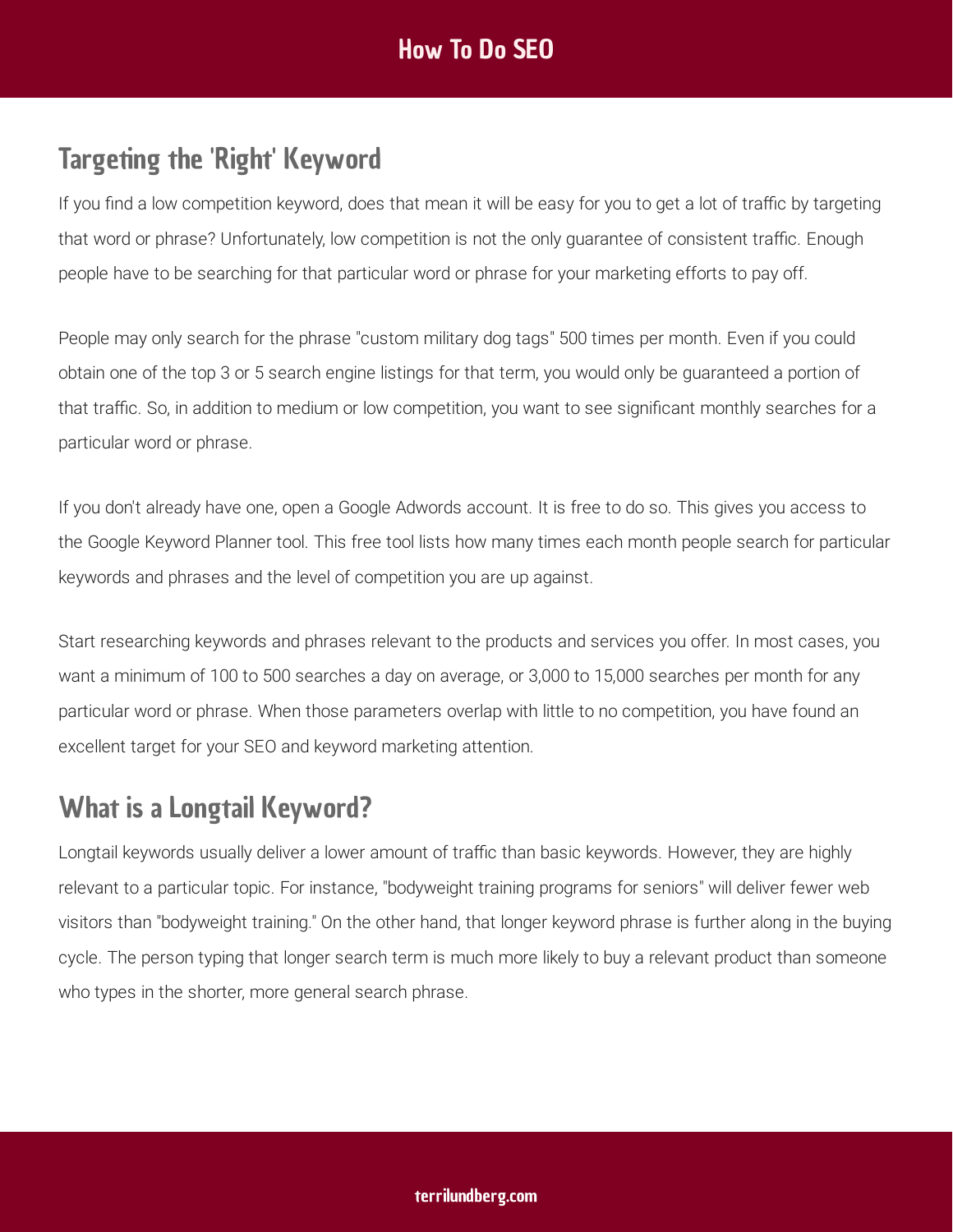People who search for "bodyweight training programs for seniors" are looking for a very specific piece of information. By including that longtail keyword on your website, that web page will still be ranked for the shorter-term, "bodyweight training," but will also draw the more specific traffic. Be sure to include longtail keywords and phrases, as well as shorter, relevant search terms, in all your web content.

### Judging Keyword Value

A longtail keyword is an example of a search phrase that usually has a small amount of traffic. But, because the keyword is so specific, it delivers targeted traffic to which you can tailor your content. These people are much more likely to become customers in the future than if someone is searching for a shorter, much more general term.

That is why longtail keywords are often more valuable than keywords with much more traffic. Another way to judge keyword value is by identifying "buyer keywords." If a search phrase includes words like "buy," "price," "availability," or other similar terms, that keyword phrase is showing buyer intent. You can end up with more sales from low traffic with these types of search terms since they show that someone is ready to make a purchase.

### Keyword Density

How often you use your keywords used to be very important to achieve high search engine rankings. Keyword density is the term that expresses how many times in every 100 words your target keyword or phrase is mentioned. A keyword density of 10% means that your keyword can be found 10 times in every 100 words.

These days search engines will penalize you or refuse to index your content if you mention a particular word too often. This is called keyword stuffing, and you definitely want to steer clear of this behavior. There is no secret keyword density that guarantees high search engine rankings for a particular term.

Generally speaking, using a keyword, related word, or synonym once or twice every 100 to 150 words is plenty to get your message across. Write for quality and readability, not to hit some particular keyword density.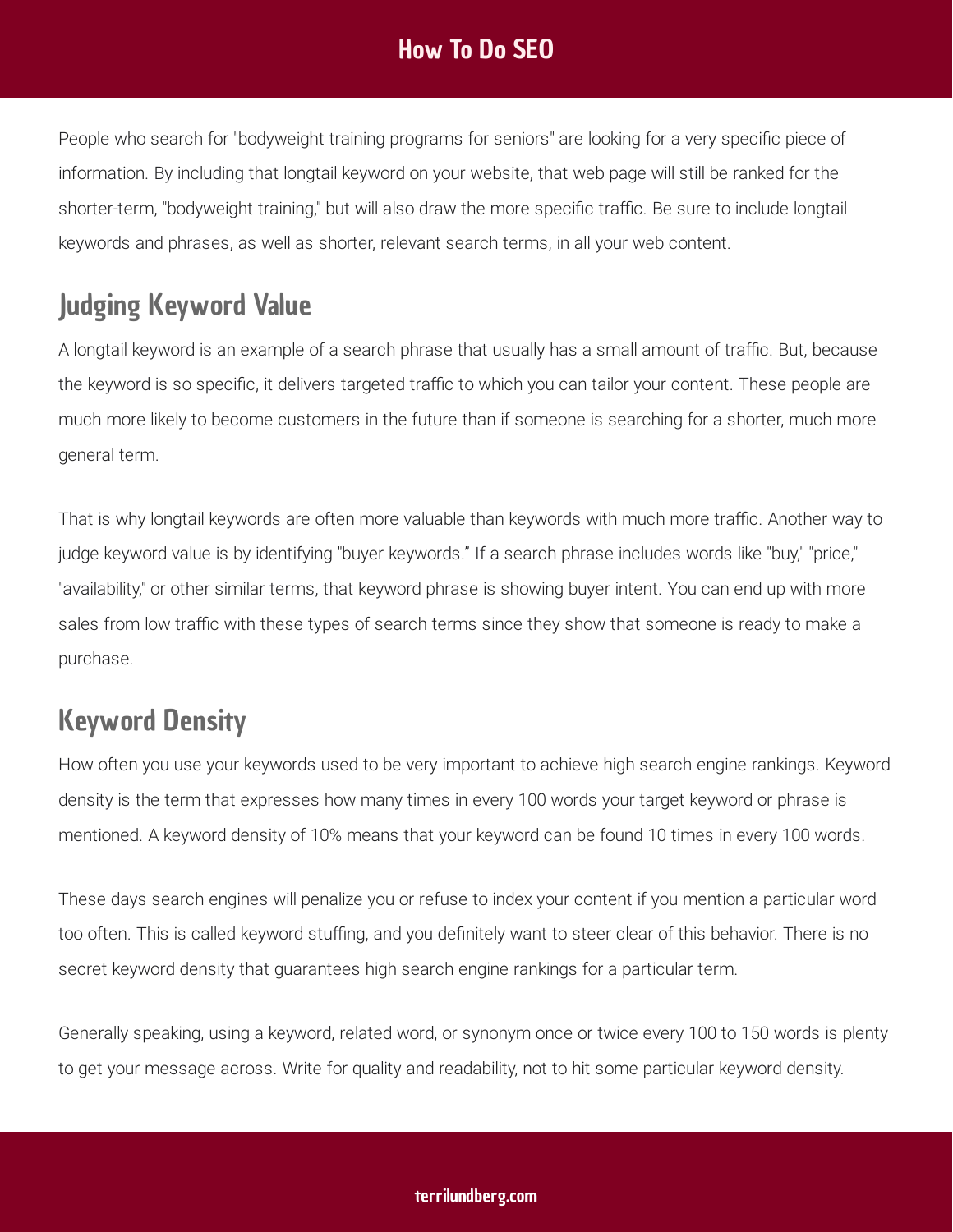Popular Keyword Research Tools

Keyword research is a viable way to uncover exactly where you should focus your SEO efforts and has been for some time. Because of this, many keyword research tools have been developed. The following applications and websites make keyword research easy.

[SEMrush](https://www.semrush.com/) - SEMrush is an all-in-one digital marketing program that helps you run SEO, pay-per-click (PPC), social media, and content marketing campaigns.

[LongTail Pro](https://longtailpro.com/) - Long Tail Pro helps you quickly find less competitive keywords that can get tons of high converting traffic, regardless of your niche.

[Google Keyword Planner Tool](https://adwords.google.com/KeywordPlanner) – Helps you research keywords to get your content in front of the right people.

[Google Trends](https://trends.google.com/trends/?geo=US) - Shows how frequently a given search term is entered into Google's search engine relative to the site's total search volume. Google Trends can be used for comparative keyword research and to discover event-triggered spikes in keyword search volume.

[BuzzSumo](https://buzzsumo.com/) - Use our content insights to generate ideas, create high-performing content, monitor your performance, and identify influencers.

[Microsoft Bing Ads Intelligence](https://about.ads.microsoft.com/en-us/solutions/tools/keyword-planner) – Bing's keyword research tool.

[Wordtracker](https://www.wordtracker.com/) - More than a keyword research tool. Find new keywords for your market, research competitors' keywords, in-depth PPC and SEO insights, data from Google, and their own proprietary search technology.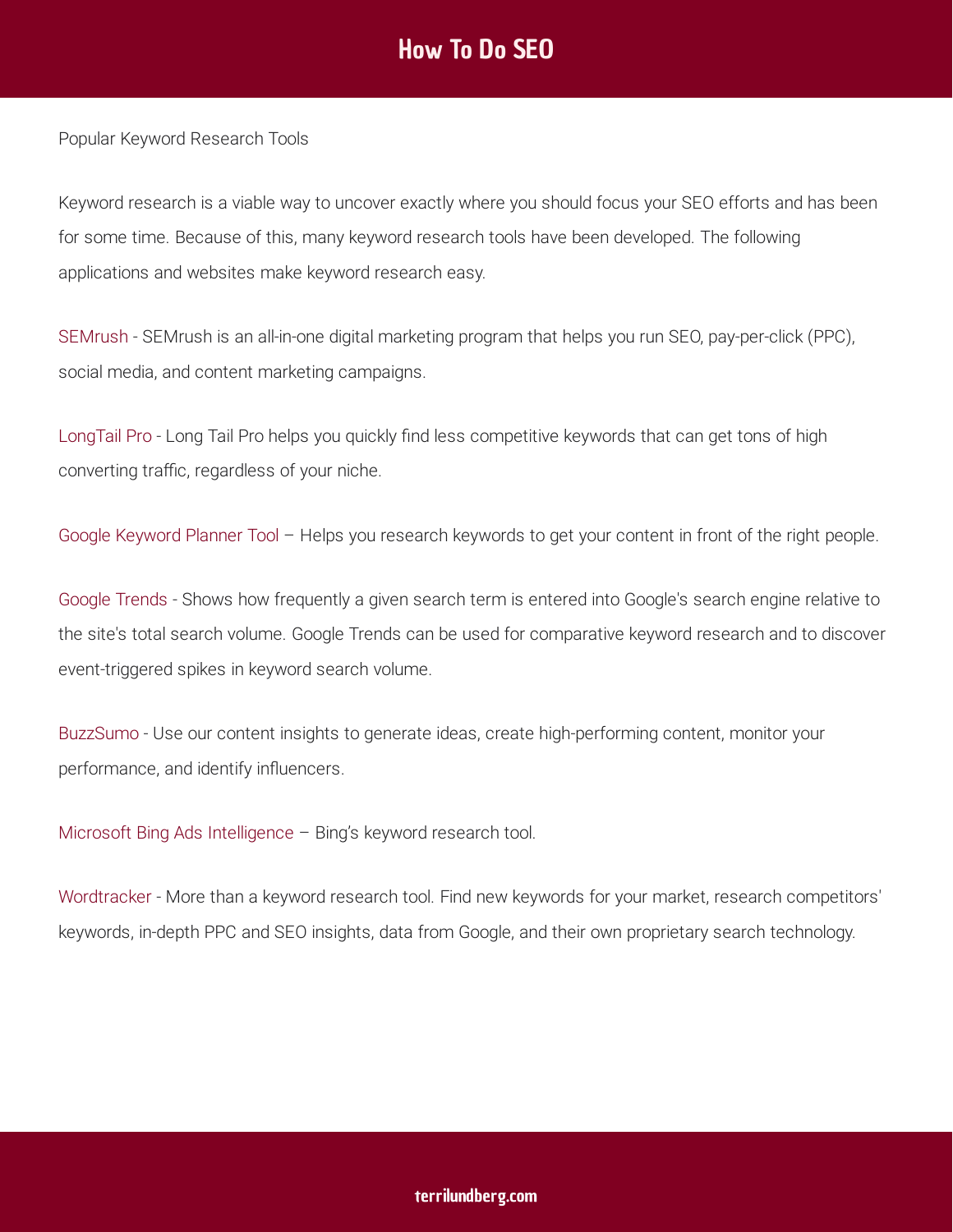## <span id="page-21-0"></span>Section 4 - Measuring and Tracking Your Efforts

Measuring and tracking your SEO efforts is essential. If you don't track before and after results, how do you know if your SEO is paying off? Besides, what works this year may not work as well next year. By monitoring your SEO work, you discover what is working and what is not, allowing you to make the appropriate adjustments to your keyword and SEO strategy.

Measuring the following metrics will ensure your SEO hard work pays off, delivering the results you are looking for.

### **Track Your Traffic Sources**

Where did your traffic come from? As a percentage of overall traffic, Google Analytics breaks down how people reach your site or how you get visitors according to:

**Organic search** is traffic coming from people entering keywords and keyword phrases in search engines.

**Direct** traffic means they entered a web address for one of your pages.

**Email** traffic comes from people clicking a link in any email (it doesn't have to be your emails).

**Referral** traffic comes from inbound links on websites other than your own, such as quest blog posts.

**Social media** traffic, as you can guess, comes from links on different social media sites.

The 'Other' category simply means that they don't know where the traffic is coming from.

The traffic you receive from internet search engines is important as it relates to your SEO work. Record how many search engine visitors you receive each month pertaining to separate keywords and phrases. Over time you will see the number of your visitors increase, decrease, or stay the same as you make changes to your SEO plan.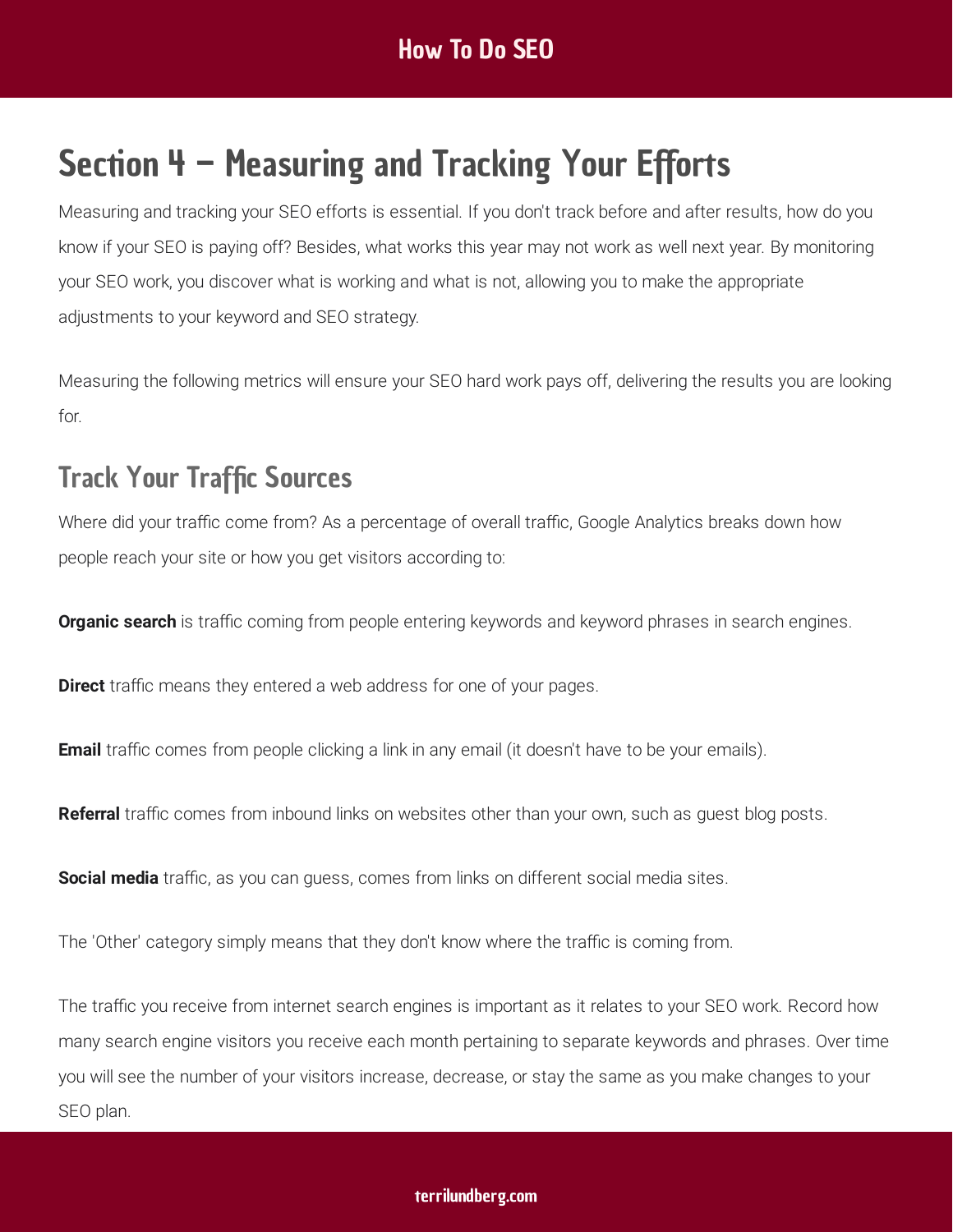### **Separate Your Traffic by Search Engine**

SEO strategies are rewarded in different ways by different internet search engines. You may find that a keyword that ranks very well for you with Google doesn't rank as well with Bing and vice versa. Approximately 90% of your web visitors will come from Google and Bing. You need to know how much traffic you receive from each of those and any other search engines.

### **Define Search for Keywords**

Your keyword research has revealed the words and phrases you will be targeting in your search engine optimization efforts. Each one of those phrases will deliver different amounts of search engine traffic. Software that analyzes your traffic, such as SEMRush, will list search results and separate that information by other keyword phrases.

### Conversion Rates

How much of your traffic leads to sales? How many web visitors sign up for your email list? It is important to know what percentage of traffic does what you want them to do. By tracking and measuring conversion rates according to different keyword phrases, you can direct your content creation toward the keywords that deliver the highest converting traffic.

### Links

Backlinks are one of the most crucial search engine metrics you should track. This is because they continue, year after year, to be highly regarded by the search engines. You should always track the backlinks pointing to your web properties. In addition to quantity, you should measure the quality of these backlinks. This is revealed by the URL ratings that SEO tracking software provides. One great tool is called ahrefs.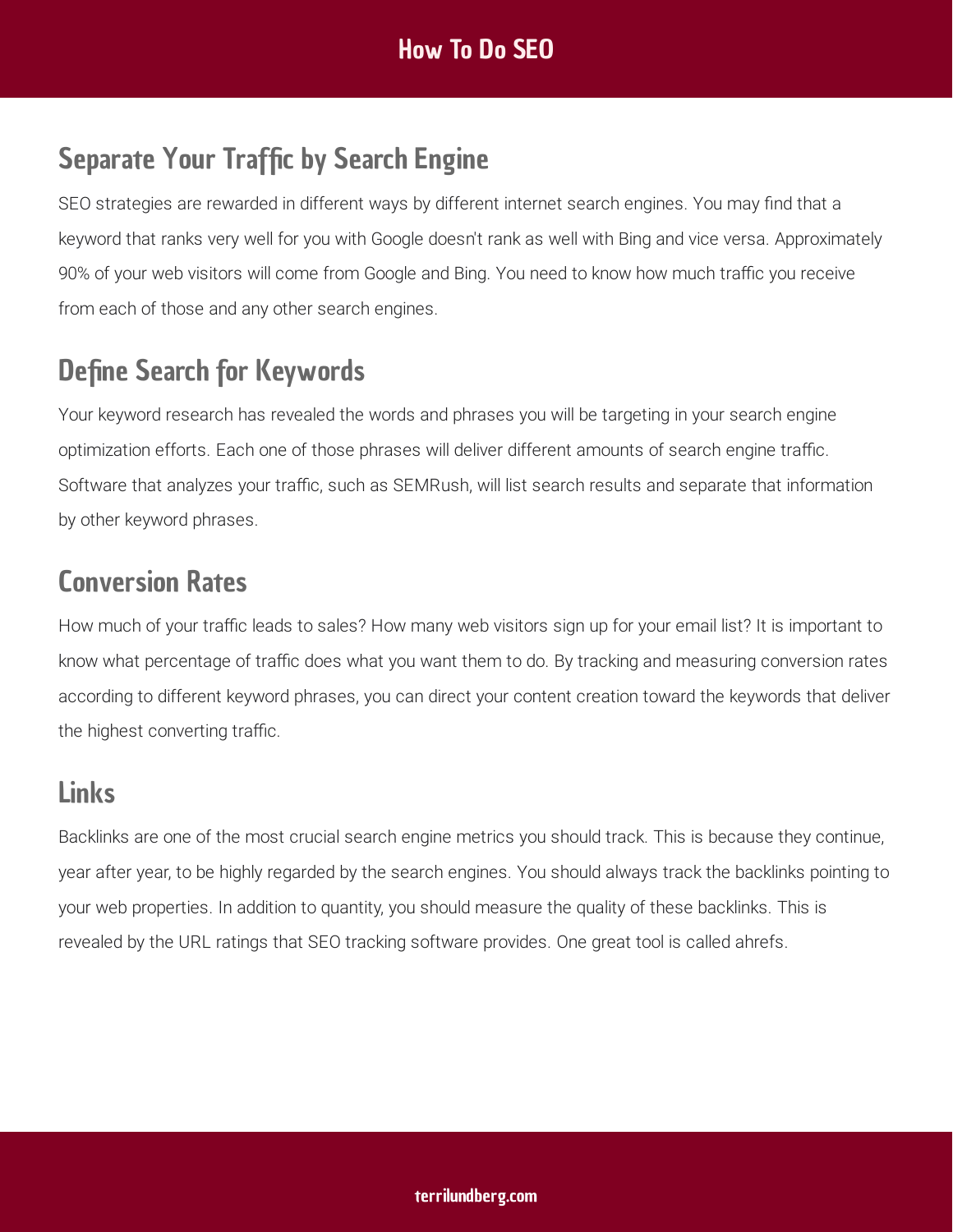### **Time On-Site**

How long does the average visitor stay on your site? Suppose your bounce rate is high, meaning most of your visitors leave immediately after reaching your site. In that case, search engines believe that your content is of low quality and not relevant to a particular search term or phrase. Creating quality long-form content with internal links to other related relevant content can help keep visitors from leaving immediately.

### Tools to Help You Track Your Results

There are several excellent websites and software that measure and record important search engine metrics. You should definitely have a Google Analytics account, and the same is true with Bing Webmasters.

Those two free tools will give you access to the majority of your search engine traffic. They are user-friendly, even for beginners. They practically tell you what changes you need to make to improve your traffic. The following tools should be considered complements to Google Analytics and Bing Webmasters.

[Ahrefs](https://ahrefs.com/) - An all-in-one SEO toolset with free learning materials and support.

 – The number one WordPress SEO plugin, Yoast SEO makes sure your site meets the highest [Yoast](https://yoast.com/wordpress/plugins/seo/) technical SEO standards.

[Matomo](https://matomo.org/) - A powerful web analytics platform that gives you 100% data ownership to protect your user's privacy.

[MajesticSEO](https://majestic.com/) – Link building and analyzing a website's performance is the primary aspect of the Majestic.

[WebMeUp](https://webmeup.com/) - Allows you to manage your backlink campaigns by assigning tasks, recording acquired links, and setting up automatic link monitoring.

[Keyword.com](https://keyword.com/) - Keyword rank tracking and competitor insights.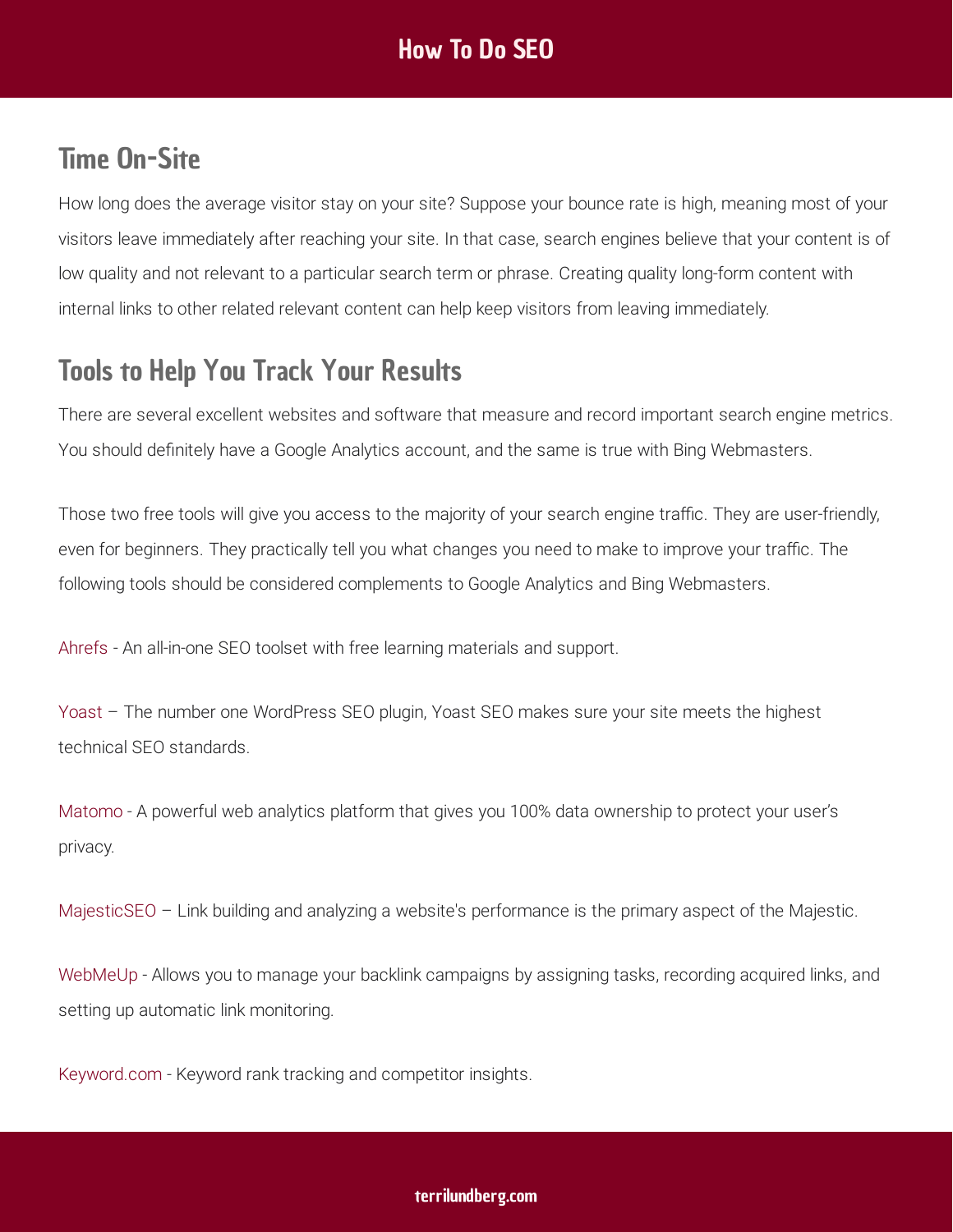## <span id="page-24-0"></span>**Action Steps**

You are now ready to benefit from smart SEO practices. These action steps will help you start your SEO strategy.

- 1. Search Google for a keyword or phrase you would like to rank high for. Click on the top 10 results and compare the pages. Which pages are strong with keywords and phrases, have relevant backlinks, and fresh original, quality content. Compare these pages, review what is working and what isn't.
- 2. Make sure the pages on your site or blog cater to the top 15 Important SEO Factors. If you have a WordPress site, and you're not already using a plugin to help with SEO, install a plugin like the one from Yoast.
- 3. Check your web content for readability. Make sure it is easy to read and provides quality value. Be honest with yourself. If your content is not providing high-quality information, edit it, so it does.
- 4. Create two quality incoming backlinks from authority sites relevant to the content on one of your web pages.
- 5. Create two quality outgoing links, pointing to online content relevant to the keyword or phrase you are targeting on that page.
- . Install a site map on our website or blog. Optimize your alt tags and meta tags to include keywords and associated words and phrases.
- 7. Open a Google Adwords account and use Google Keyword Planner (under Tools) to identify high-traffic, medium to low-competition keywords relevant to your market. Or, select another keyword tool.
- . Use the Google Keyword Planner, or one of the other keyword research tools mentioned, to identify lowtraffic longtail keywords that show someone is close to making a purchase decision. Use these words and phrases to create quality content for your website or blog.
- 9. If you don't already have Google Analytics, set that up now. Create an account and follow the instructions for integrating with your site. Once a month, record all the traffic metrics discussed. Compare your SEO efforts to your results, then make the necessary changes. You'll probably want to set up your own spreadsheet for tracking.
- 10. Print out the Important SEO Factors page, and keep it handy.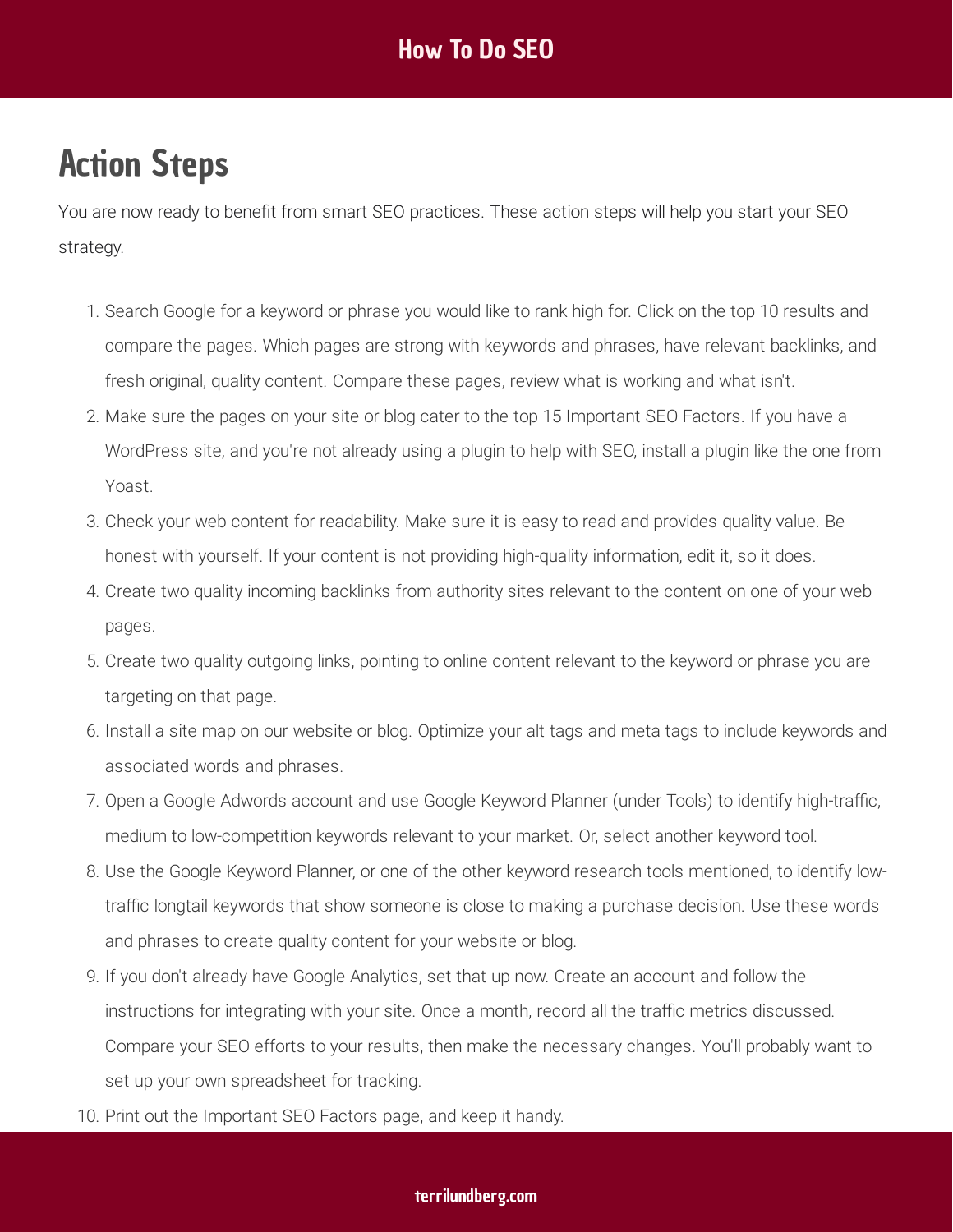## <span id="page-25-0"></span>**Conclusion**

Understanding SEO and its importance in your online communications is the first step in driving the right traffic to your website. You now have a basic understanding of SEO.

The action steps are the first steps to starting your SEO strategy and auditing your website for search engine optimization.

Remember that SEO is a continuous process. These tips are getting you well on your way to optimizing our website and its content to drive relevant traffic to your website.

If you need help with your SEO strategy or SEO Audit, I can help. I offer a 1-hour free consultation to get you started.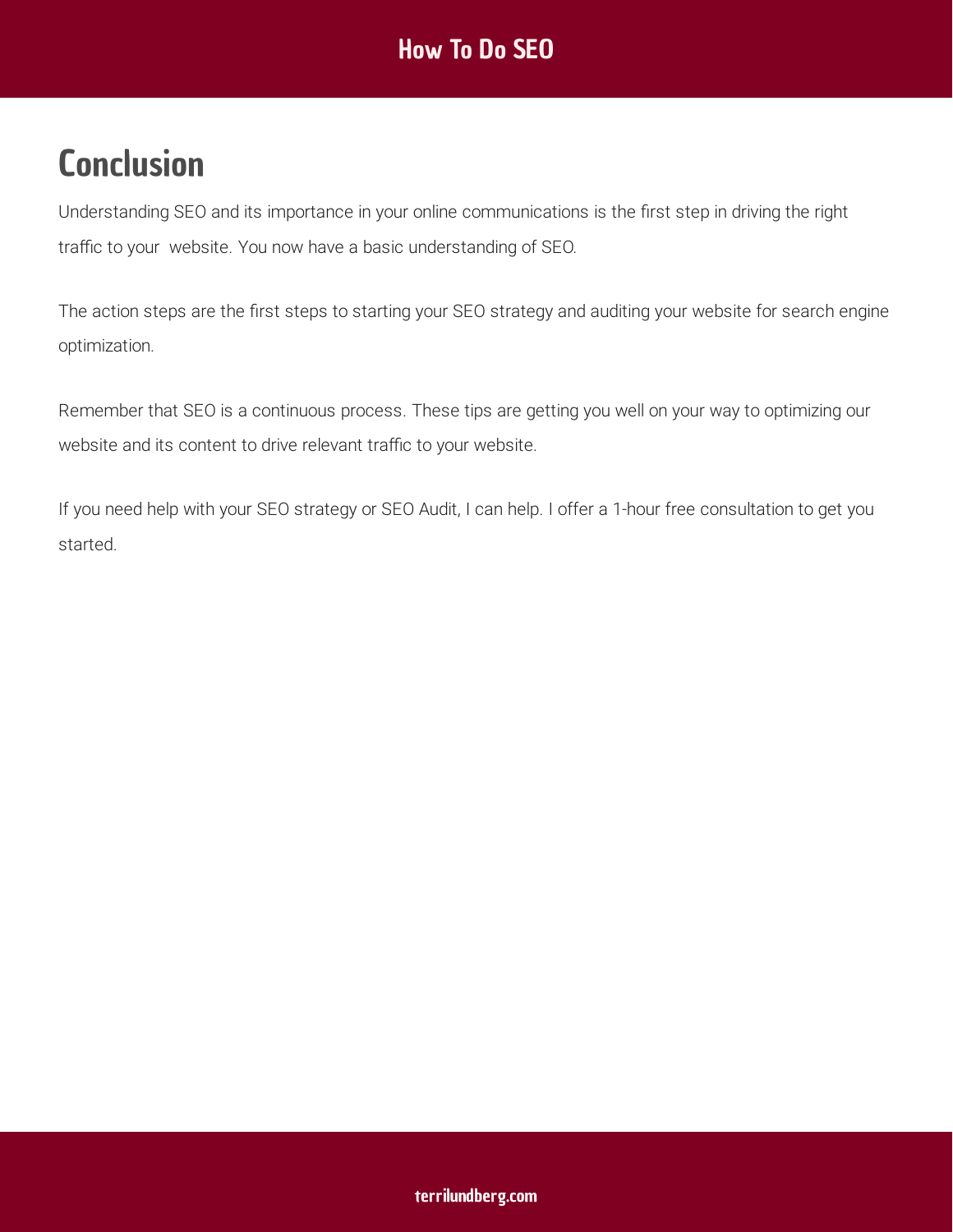### <span id="page-26-0"></span>Important SEO Factors

- 1. SEO-friendly URL
- 2. Early placing of keyword or phrase
- 3. Related words and phrases
- 4. Long Content
- 5. H1, H2, H3
- 6. Target Keywords in Title Tag
- 7. Multimedia
- 8. Outbound Links
- 9. Internal Links
- **10. Get Social**
- 11. Page Loading Speed
- 12. Mobile Friendly Design
- 13. User Friendly Design
- 14. Security
- **15. Incoming Backlinks**